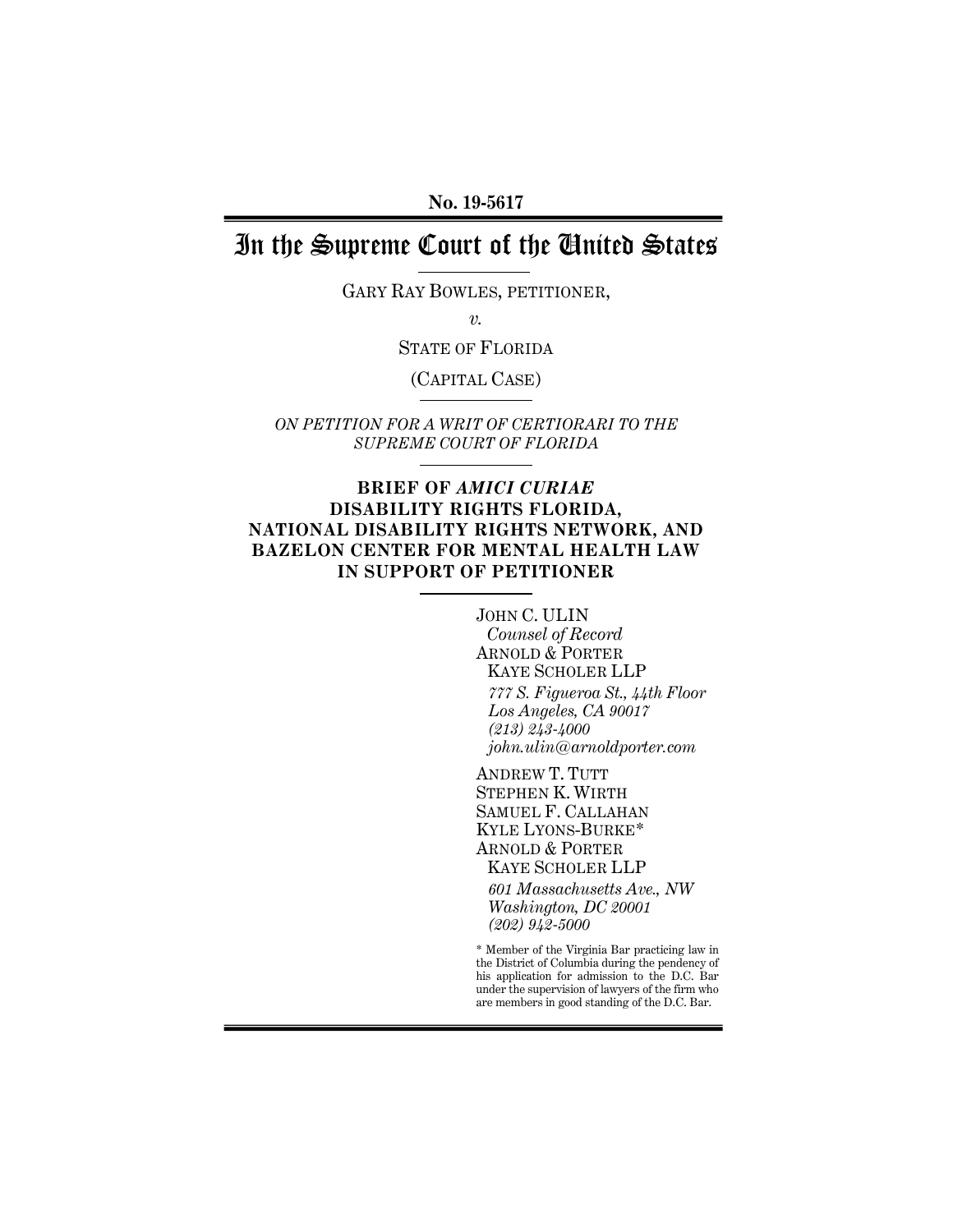#### **CAPITAL CASE**

#### **QUESTIONS PRESENTED**

1. Must an intellectually disabled person be allowed to raise a claim that he is "actually innocent of the death penalty" because of his intellectual disability notwithstanding an otherwise applicable procedural bar, as the Fourth and Sixth Circuits have held, or may such a claim be time barred, as the Fifth Circuit, Eleventh Circuit, Tennessee Supreme Court, and Florida Supreme Court have held?

2. Does the Florida Supreme Court's procedural bar violate the Eighth Amendment by creating an unacceptable risk of executing a person who is intellectually disabled?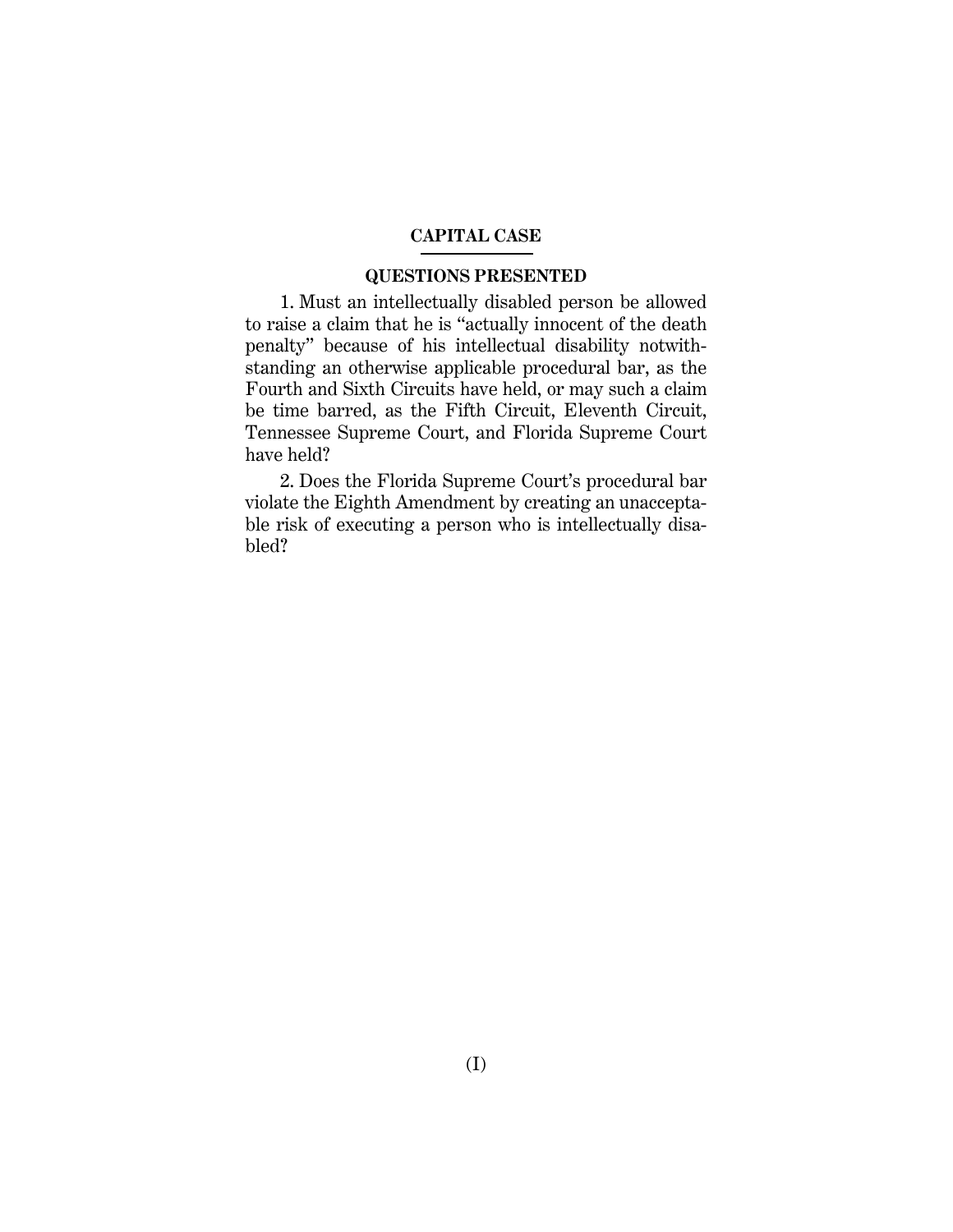# **TABLE OF CONTENTS**

| Page                                                                                                                                 |  |
|--------------------------------------------------------------------------------------------------------------------------------------|--|
|                                                                                                                                      |  |
|                                                                                                                                      |  |
|                                                                                                                                      |  |
| I. Courts are Split Over Whether a Defendant<br>Can Be Time-Barred From Claiming<br>Categorical Ineligibility for the Death Penalty4 |  |
| II. Executing a Person Who Is Intellectually                                                                                         |  |
| III. There Is No Legitimate Reason to Let<br>Florida's Time Bar Block Mr. Bowles's Eighth                                            |  |
|                                                                                                                                      |  |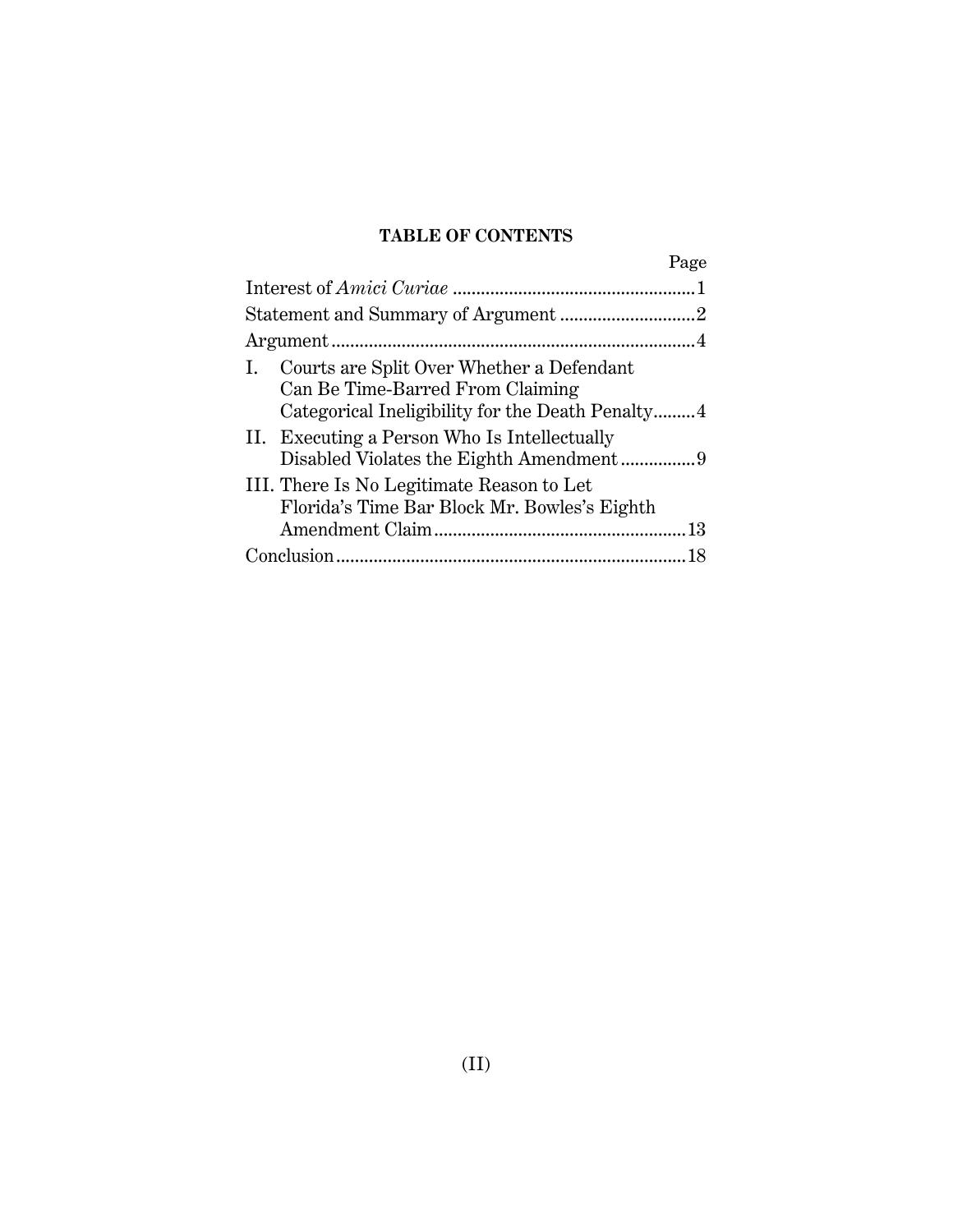# **TABLE OF AUTHORITIES**

| Cases                      | Page(s) |
|----------------------------|---------|
| Atkins v. Virginia,        |         |
|                            |         |
| Black v. Workman,          |         |
|                            |         |
| Brown v. Mississippi,      |         |
|                            |         |
| Coker v. Georgia,          |         |
|                            |         |
| Coleman v. Thompson,       |         |
|                            |         |
| Enmund v. Florida,         |         |
|                            |         |
| Ford v. Wainwright,        |         |
|                            |         |
| <i>Frazier v. Jenkins,</i> |         |
|                            |         |
| Hall v. Florida,           |         |
|                            |         |
| Henderson v. Thaler,       |         |
|                            |         |
| Herrera v. Collins,        |         |
|                            |         |
| In re Hill,                |         |
|                            |         |
| Hope v. United States,     |         |
|                            |         |
| James v. Kentucky,         |         |
|                            |         |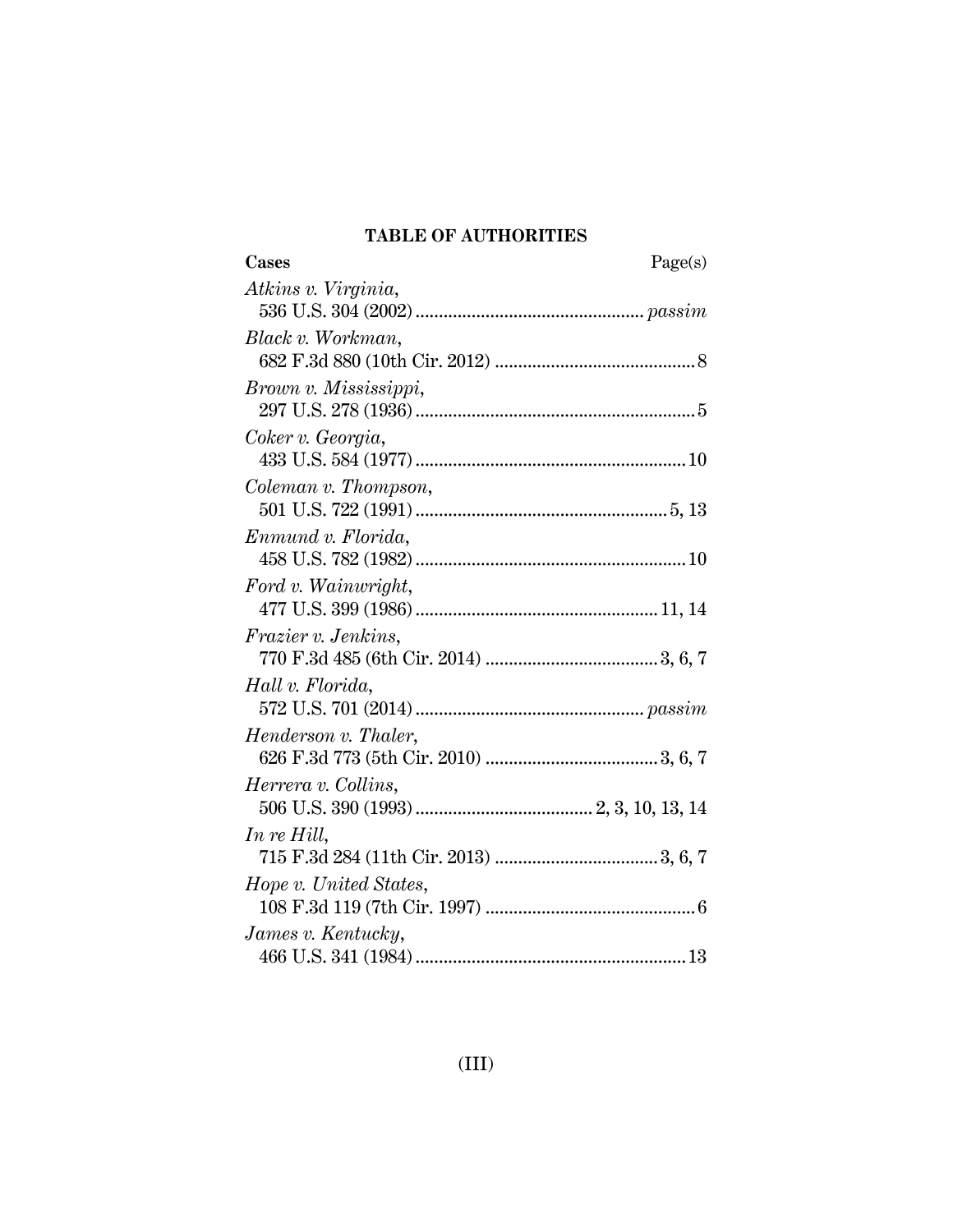| Cases-Continued                            | Page(s) |
|--------------------------------------------|---------|
| In re Johnson,                             |         |
| No. 19-20552, 2019 WL 3814384 (5th Cir.    |         |
|                                            |         |
| Keen v. State,                             |         |
|                                            |         |
| Kennedy v. Louisiana,                      |         |
|                                            |         |
| Lee v. Kemna,                              |         |
|                                            |         |
| Madison v. Alabama,                        |         |
|                                            |         |
| Magwood v. Warden, Alabama Dep't of Corr., |         |
|                                            |         |
| McQuiggin v. Perkins,                      |         |
|                                            |         |
| Moore v. Texas,                            |         |
|                                            |         |
| Moore v. Texas,                            |         |
|                                            |         |
| Moran v. McDaniel,                         |         |
|                                            |         |
| Osborne v. Ohio,                           |         |
|                                            |         |
| Panetti v. Quarterman,                     |         |
|                                            |         |
| Price v. Dunn,                             |         |
|                                            |         |
| Prieto v. Zook,                            |         |
|                                            |         |
| Rochin v. California,                      |         |
|                                            |         |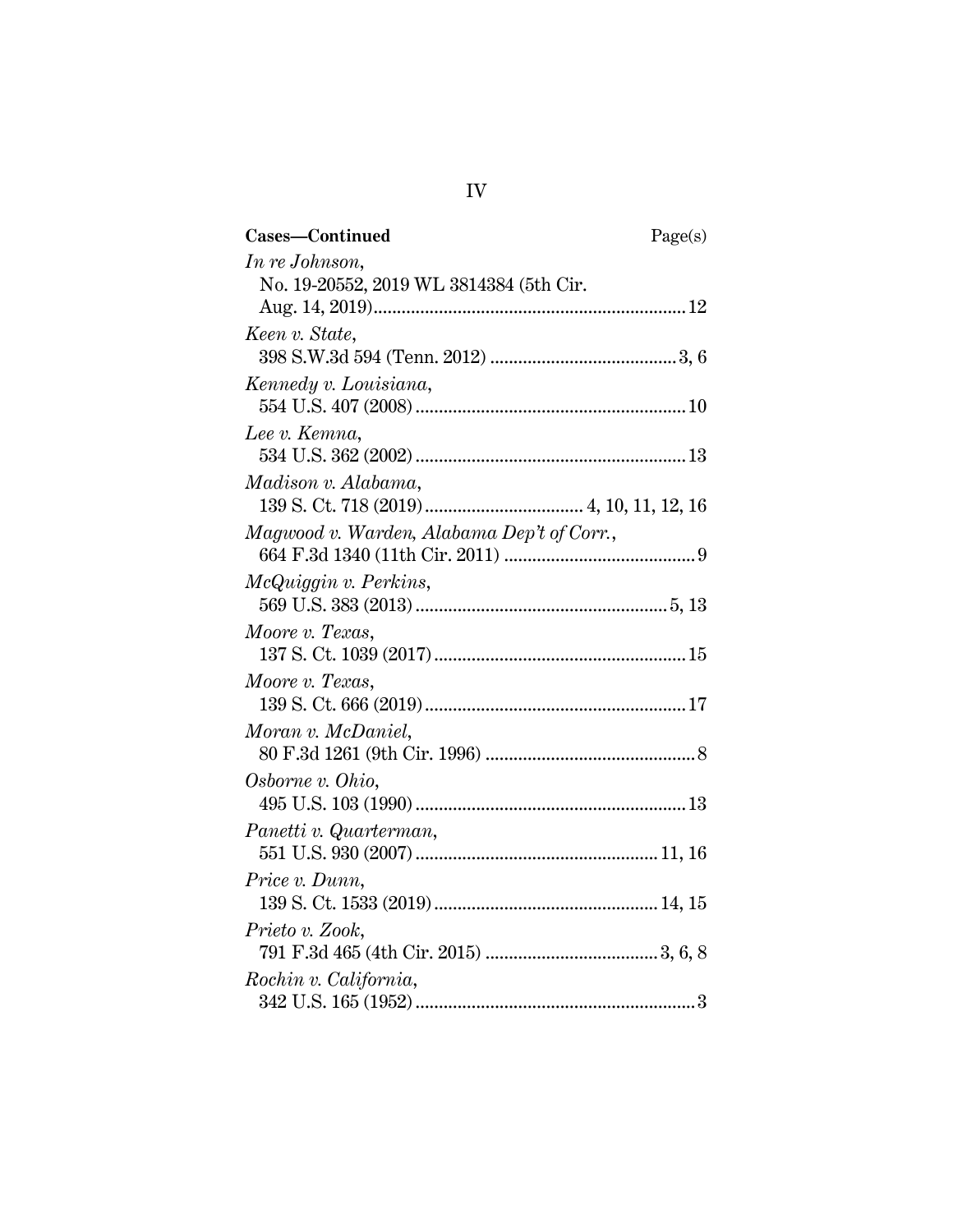| Cases-Continued<br>Page(s) |  |
|----------------------------|--|
| Roper v. Simmons,          |  |
|                            |  |
| Sasser v. Norris,          |  |
|                            |  |
| Sawyer v. Whitley,         |  |
|                            |  |
| Schlup v. Delo,            |  |
|                            |  |
| Thompson v. Calderon,      |  |
|                            |  |
| <i>Trop v. Dulles,</i>     |  |
|                            |  |

## **Statutes**

| Antiterrorism and Effective Death Penalty Act |  |  |  |
|-----------------------------------------------|--|--|--|
|                                               |  |  |  |

# **Other Authorities**

| John H. Blume et al., An Empirical Look at         |  |  |
|----------------------------------------------------|--|--|
| Atkins v. Virginia and Its Application in Capital  |  |  |
| Cases, 76 Tenn. L. Rev. 625 (2009) 16, 17          |  |  |
| Robert J. Smith et al., The Failure of Mitigation, |  |  |
|                                                    |  |  |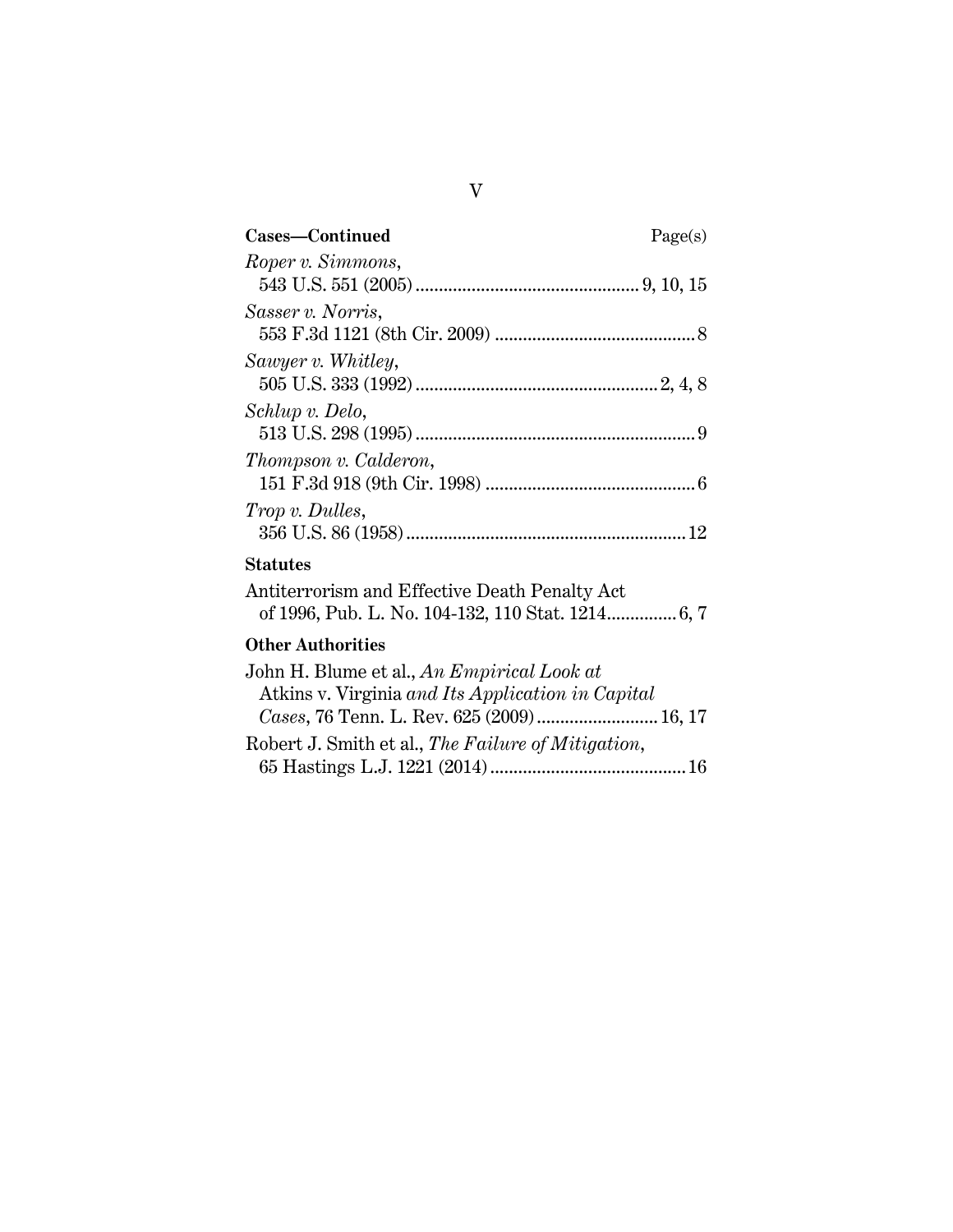#### **INTEREST OF** *AMICI CURIAE\**

Disability Rights Florida is a non-profit organization founded in 1977 to serve as Florida's federally funded Protection and Advocacy (P&A) system for individuals with disabilities statewide. Its mission is to advance the quality of life, dignity, equality, self-determination, and freedom of choice of people with disabilities through collaboration, education, and advocacy, as well as through litigation and legislative change. Disability Rights Florida has a responsibility to protect the legal and human rights of all persons with disabilities, and it has a deep interest in preserving the rights of the intellectually disabled in the criminal justice system.

The National Disability Rights Network (NDRN) is the non-profit membership organization for the federally mandated P&A and Client Assistance Program (CAP) agencies for individuals with disabilities. The P&A and CAP agencies were established by the United States Congress to protect the rights of people with disabilities and their families through legal support, advocacy, referral, and education. There are P&As and CAPs in all 50 states, the District of Columbia, Puerto Rico, and the U.S. Territories (American Samoa, Guam, Northern Mariana Islands, and the U.S. Virgin Islands), and affiliated with the Native American Consortium, including the Hopi, Navajo and San Juan Southern Piute Nations. Collectively, the P&A and CAP agencies are the largest provider of legally based advocacy services to people with disabilities in the United States.

<sup>\*</sup> Pursuant to Supreme Court Rule 37.6, counsel for *amici curiae*  state that no counsel for a party authored this brief in whole or in part, and no person, other than *amici curiae* or their counsel, made a monetary contribution intended to fund its preparation or submission. All parties were timely notified and consented in writing to the filing of this brief.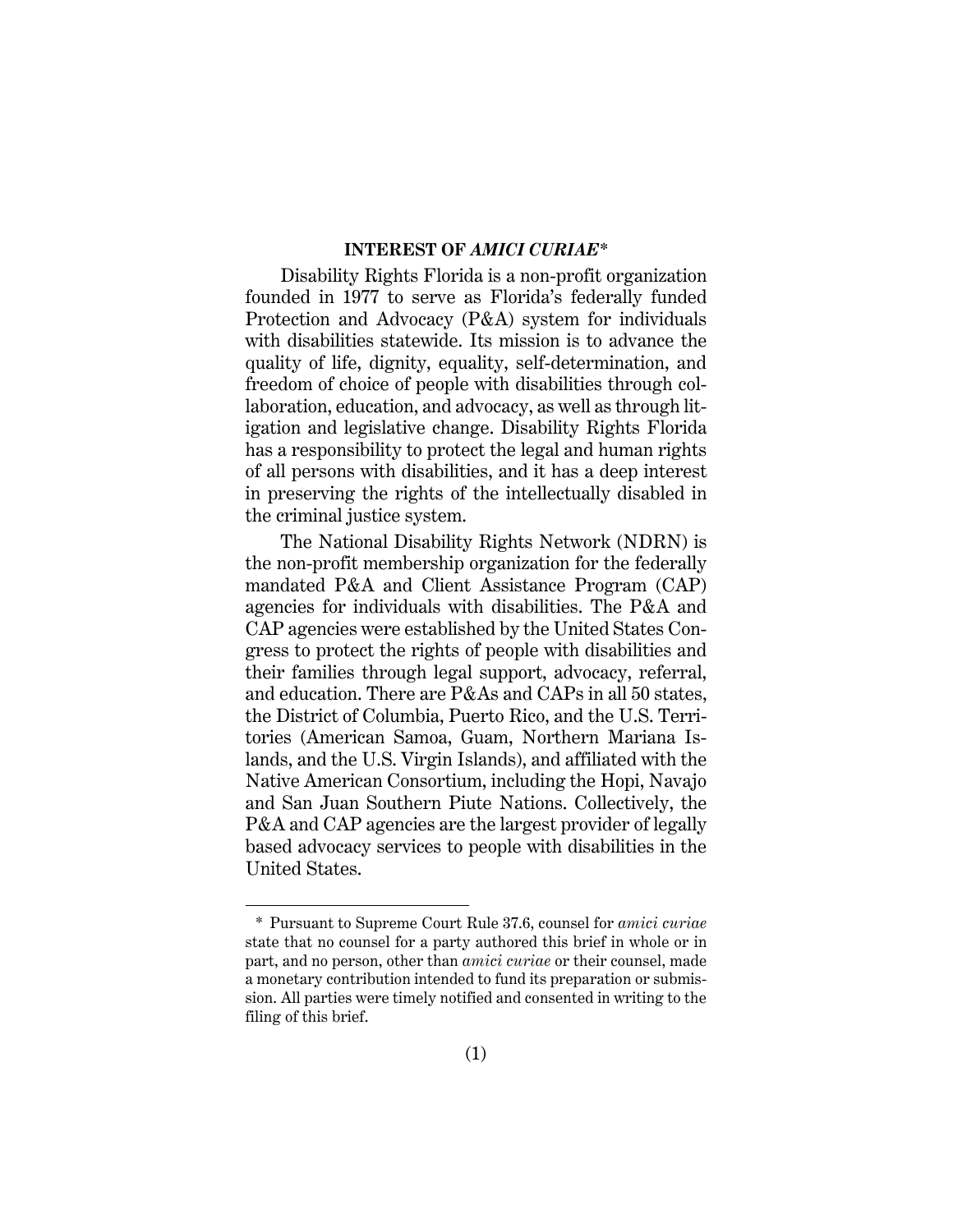The Bazelon Center for Mental Health Law is a national public interest organization founded in 1972 to advocate for the rights of individuals with mental disabilities. Through litigation, legislative and administrative advocacy, and public education, the Bazelon Center promotes equal opportunities for individuals with mental disabilities in all aspects of life, including employment, education, housing, health care, community living, voting, and family rights.

*Amici* submit this brief because they are committed to fighting for the legal rights and inherent dignity of intellectually disabled individuals.

### **STATEMENT AND SUMMARY OF ARGUMENT**

This case is not about when Mr. Bowles became eligible to claim intellectual disability, or when he should have filed his claim based on that eligibility, or whether his delay was "reasonable." This case is about whether Mr. Bowles is intellectually disabled. If he is, this Court's cases make clear that he cannot be executed. *See Atkins v. Virginia*, 536 U.S. 304 (2002); *Hall v. Florida*, 572 U.S. 701 (2014). But no court has even attempted to determine whether Mr. Bowles is intellectually disabled, despite compelling evidence that he is. Pet. 8-10.

This Court has long recognized that individuals sentenced to death must be permitted an opportunity to show that they are "actually innocent of the death penalty" *i.e.*, ineligible for the death penalty—even if those claims would otherwise be procedurally barred. *Sawyer v. Whitley*, 505 U.S. 333, 335-336, 347 (1992). That is because, as Justices O'Connor and Kennedy explained, "the execution of a legally and factually innocent person would be a constitutionally intolerable event." *Herrera v. Collins*, 506 U.S. 390, 419 (1993) (O'Connor, J., joined by Kennedy, J., concurring).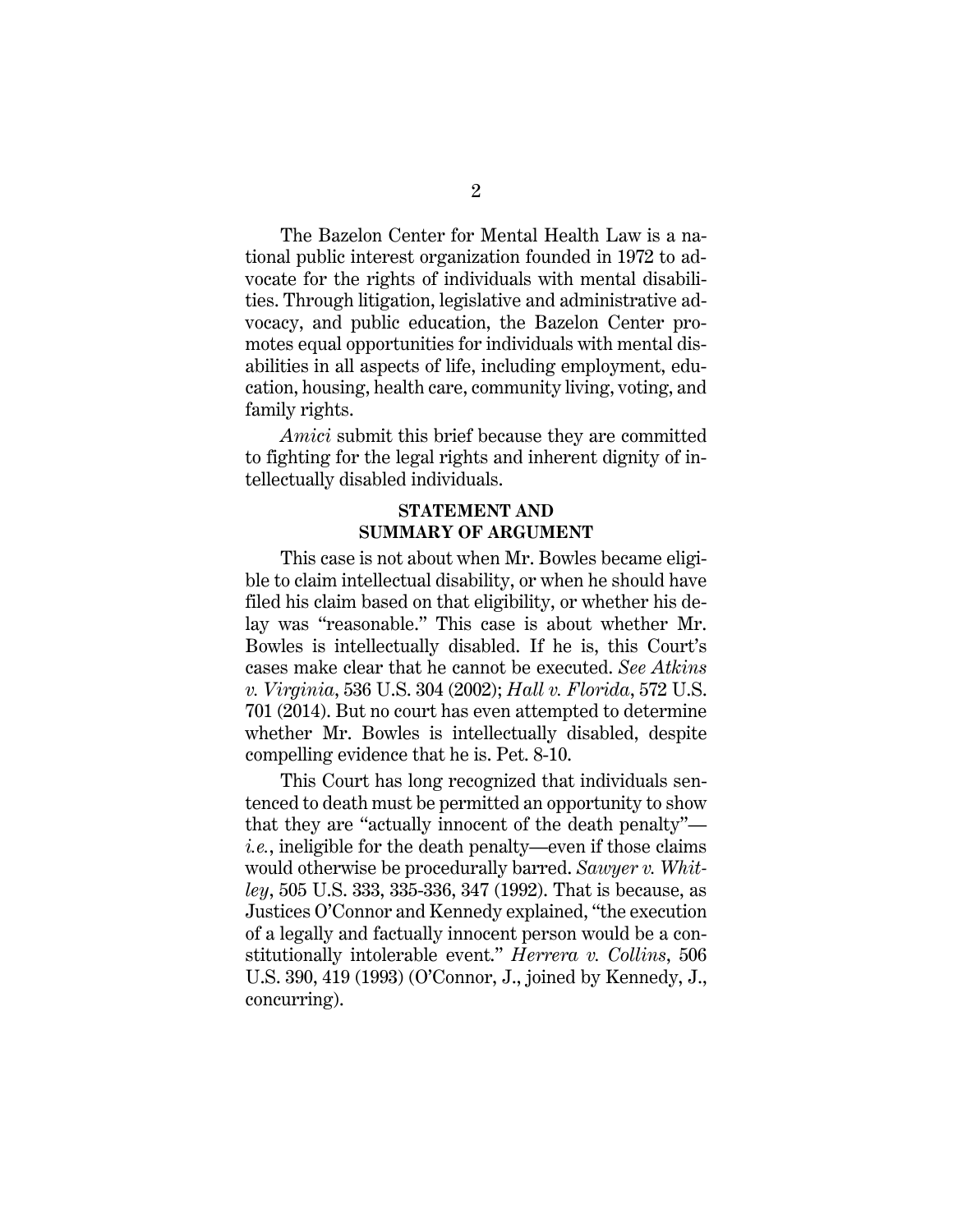Courts are divided over whether an intellectually disabled person may raise a claim of "actual innocence of the death penalty." Two federal courts of appeals have squarely held that the "actual innocence" gateway is open to individuals who can establish that they are ineligible for the death penalty because they are intellectually disabled. *See Prieto v. Zook*, 791 F.3d 465, 469 (4th Cir. 2015) (Motz, J.); *Frazier v. Jenkins*, 770 F.3d 485, 497 (6th Cir. 2014) (Moore, J.); *but see id.* at 506-507 (Sutton, J., dissenting in relevant part). In contrast, a divided panel of the Fifth Circuit has held that intellectually disabled individuals may not take advantage of the "actual innocence" gateway. *Henderson v. Thaler*, 626 F.3d 773, 779-781 (5th Cir. 2010) (Jolly, J.); *but see id.* at 783-789 (Wiener, J., dissenting). As has a divided panel of the Eleventh Circuit. *See In re Hill*, 715 F.3d 284, 296-301 (11th Cir. 2013) (Hull, J.); *but see id.* at 305-307 (Barkett, J., dissenting). A divided Tennessee Supreme Court reached a similar conclusion. *Keen v. State*, 398 S.W.3d 594, 613 (Tenn. 2012). The Supreme Court of Florida has now joined the Fifth Circuit, the Eleventh Circuit, and the Tennessee Supreme Court on one side of this split, holding that Mr. Bowles—who has never had the opportunity to establish his intellectual disability to any court—may be forever barred from doing so.

The Florida Supreme Court, the Fifth Circuit, the Eleventh Circuit, and the Tennessee Supreme Court are incorrect. At minimum, an intellectually disabled person must be allowed, *at some point* prior to his execution, to prove that he is in fact ineligible for the death penalty. Whether because it is contrary to contemporary "standards of decency," *Hall*, 572 U.S. at 708 (Kennedy, J.), or "shocks the conscience," *Rochin v. California*, 342 U.S. 165, 172 (1952), or is offensive to a "principle of justice so rooted in the traditions and conscience of our people as to be ranked as fundamental," *Herrera v. Collins*, 506 U.S.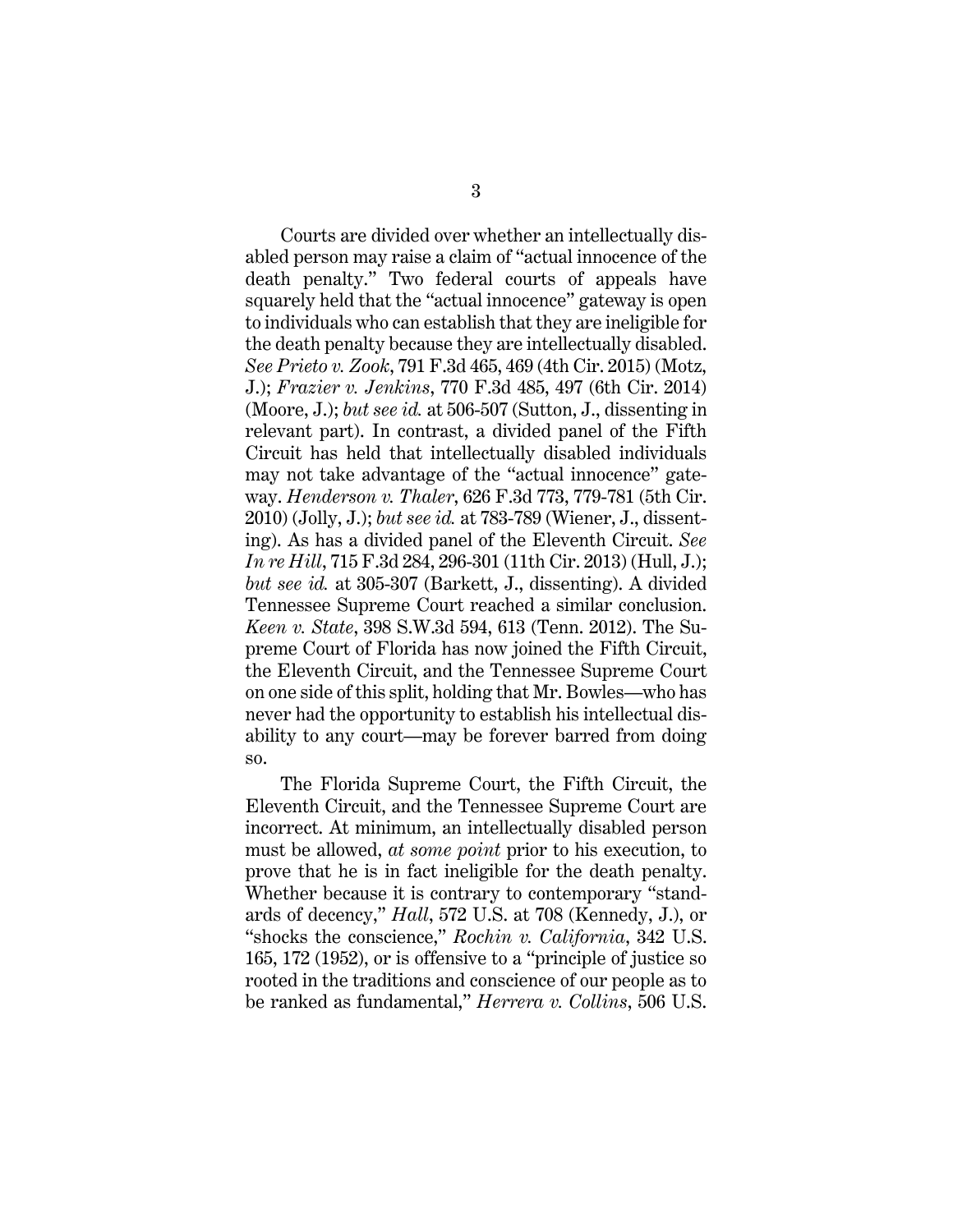390, 407-408 (1993) (Rehnquist, C.J.), this Court's precedents make clear that "[t]o impose the harshest of punishments on an intellectually disabled person violates his or her inherent dignity as a human being." *Hall*, 572 U.S. at 708.

Just last term, this Court in *Madison v. Alabama* reaffirmed that a person cannot be put to death if he can no longer appreciate the reason for his punishment—no matter the cause, and no matter when that inability to comprehend takes hold. 139 S. Ct. 718 (2019). The point in *Madison*, fully applicable here, was that the Eighth Amendment categorically forbids the execution of someone who cannot understand why he is being put to death. The Court thus need not wade into any of the timing issues that drove the Supreme Court of Florida to deny Mr. Bowles relief. It need only stay Mr. Bowles execution, grant his petition for certiorari, and remand this case for a determination of whether he is in fact intellectually disabled.

#### **ARGUMENT**

### **I. Courts are Split Over Whether a Defendant Can Be Time-Barred From Claiming Categorical Ineligibility for the Death Penalty**

In holding that Mr. Bowles's claim of intellectual disability is time-barred, the Supreme Court of Florida joined a split among state and federal courts on a question of critical importance. Courts are sharply divided over whether a procedural bar (typically a time bar) can prevent a defendant from claiming that he is categorically ineligible for the death penalty. This Court should grant certiorari to resolve the split.

This Court has held that procedural rules do not stand as a barrier to a defendant's claim that he is "actually innocent of the death penalty." *Sawyer v. Whitley*, 505 U.S. 333, 340 (1992). Under this rule—often called the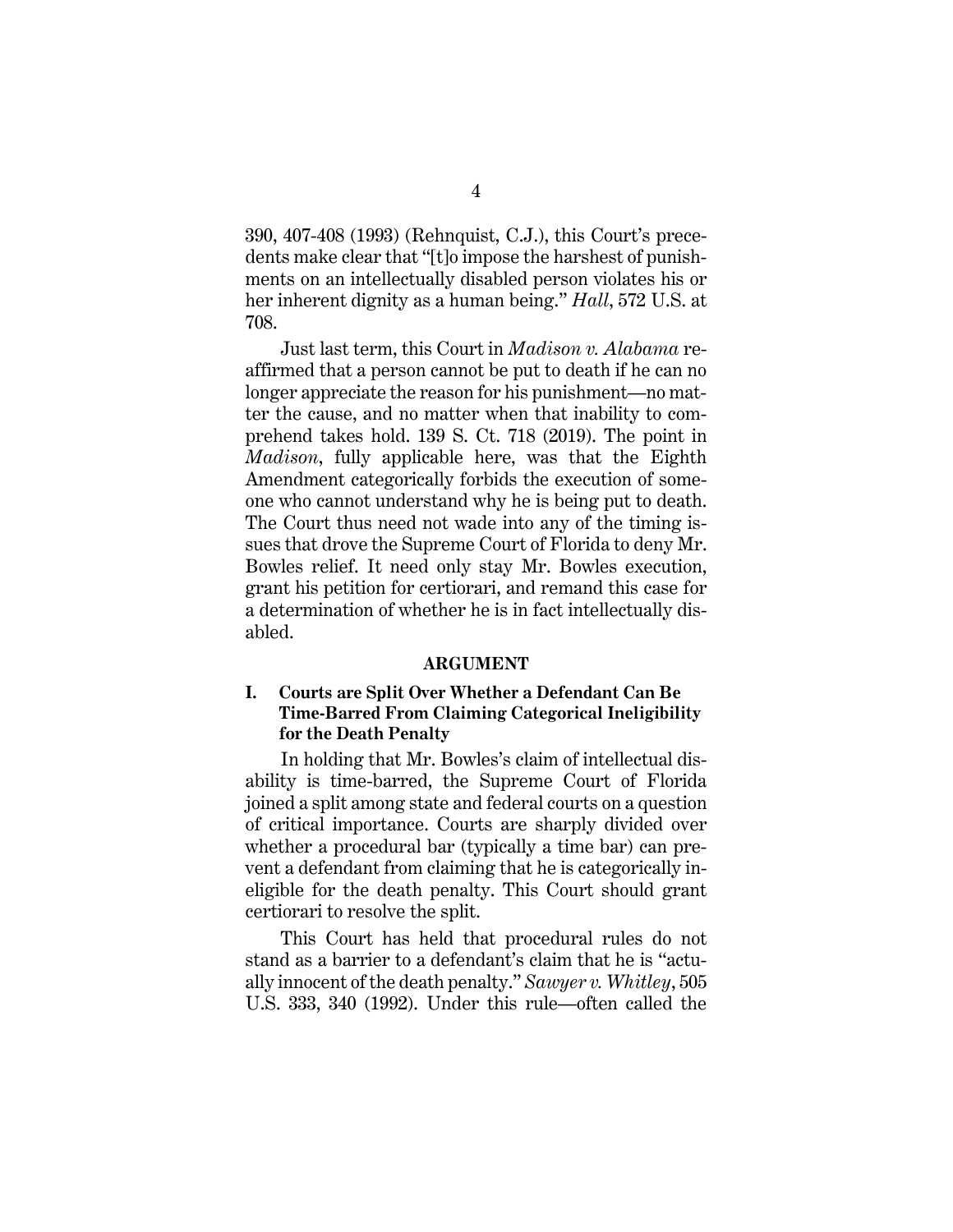"fundamental miscarriage of justice" exception—"a credible showing of actual innocence may allow a prisoner to pursue his constitutional claims … on the merits notwithstanding the existence of a procedural bar to relief." *McQuiggin v. Perkins*, 569 U.S. 383, 392 (2013). This Court has "applied the miscarriage of justice exception to overcome various procedural defaults" including "failure to observe state procedural rules." *Id.* at 392-393.

State courts, no less than federal courts, are required to excuse a prisoner's failure to observe state procedural rules where the application of the time bar would result in a miscarriage of justice. *Brown v. Mississippi*, 297 U.S. 278, 285 (1936) ("The state is free to regulate the procedure of its courts in accordance with its own conceptions of policy, unless in so doing it 'offends some principle of justice so rooted in the traditions and conscience of our people as to be ranked as fundamental.'"); *see McQuiggin*, 569 U.S. at 393-394. If State courts were not required to recognize the miscarriage of justice exception, federal habeas courts would have no power to look past otherwise adequate state procedural bars to review federal constitutional claims. *See Coleman v. Thompson*, 501 U.S. 722, 730-731, 750 (1991) (explaining that a federal court sitting in its habeas jurisdiction should not have greater powers to correct a State court judgment than a federal court on direct review). Federal courts emphatically do have that power. *Ibid.*; *McQuiggin*, 569 U.S. at 393.

Courts have sharply divided over how the fundamental miscarriage of justice exception applies to claims of intellectual disability. Multiple courts have refused to apply the exception to look past procedural barriers in cases where the defendant claims not that he is "*factually innocent*" of the underlying crime (*i.e.*, that someone else committed the murder), but rather that, guilt notwithstand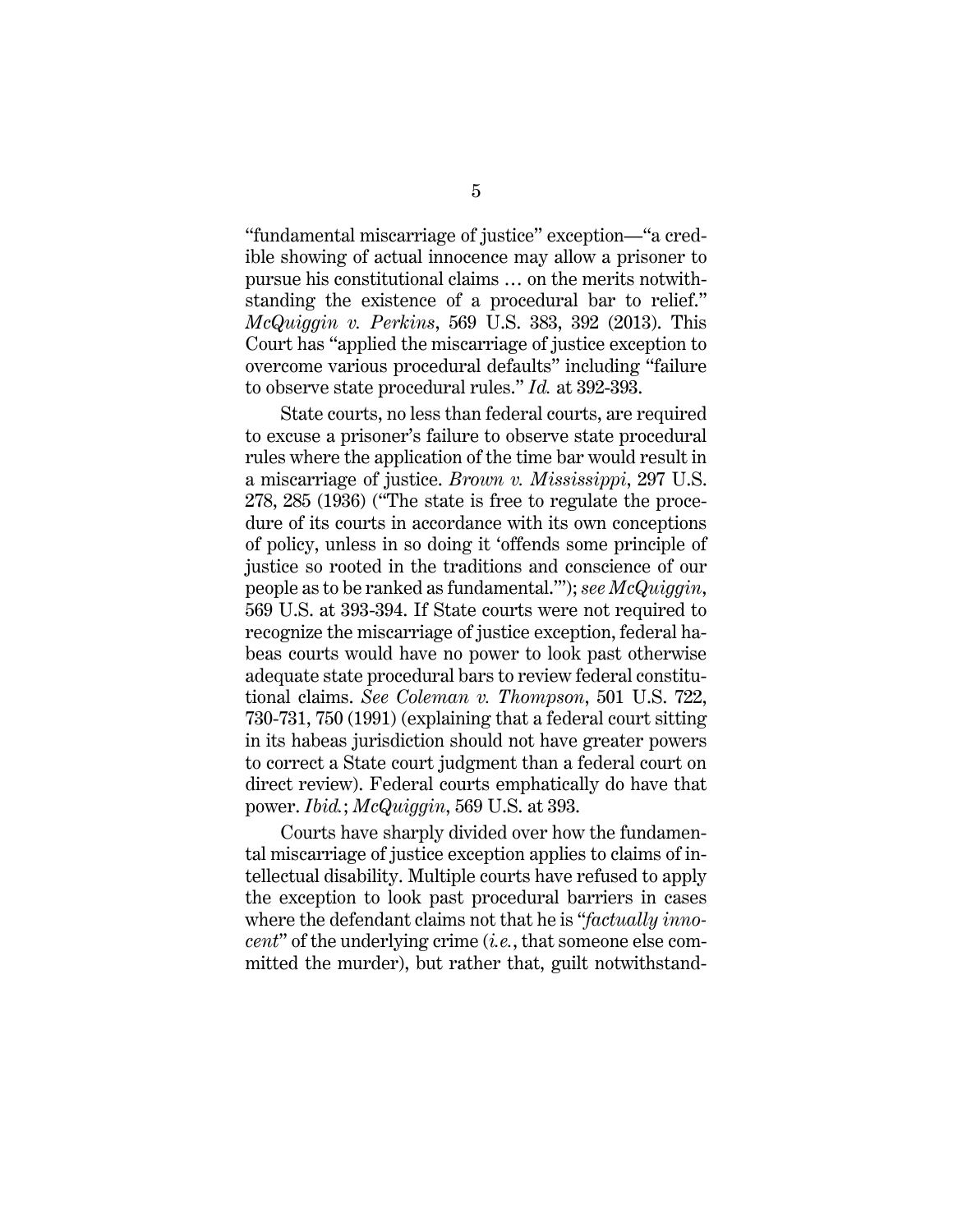ing, he is categorically ineligible for the death penalty.<sup>1</sup> Tennessee's Supreme Court, for example, in a divided opinion, declined to apply an "ineligibility for the death penalty" exception based on a claim of intellectual disability to the state's time-bar rules. *Keen v. State*, 398 S.W.3d 594, 613 (Tenn. 2012). The dissent explained that the Court's holding violated due process. *Id.* at 617-619 (Wade, C.J., dissenting).

The Fifth Circuit has held similarly that a claim of ineligibility for the death penalty due to intellectual disability does not overcome the 1-year time bar in the Antiterrorism and Effective Death Penalty Act (AEDPA) under this Court's cases. *Henderson v. Thaler*, 626 F.3d 773, 779-781 (5th Cir. 2010) (Jolly, J.). Judge Wiener, dissenting, would not have applied the "actual innocence" analysis at all. *Id.* at 784-785. "An *Atkins* claim asserts a per se violation of the Eighth Amendment on the ground that the intellectually disabled petitioner is *constitutionally immune* from—'legally ineligible for,' rather than 'actually innocent of'—the death penalty." *Id.* at 784. "If we were to condone the barring of Henderson's *Atkins* claim by the AEDPA's statute of limitations, without ever

<sup>&</sup>lt;sup>1</sup> This question is the subject of a broad split over whether the AEDPA extinguished the ability of prisoners to use the actual innocence gateway to establish that they are legally ineligible for the death penalty. The Fifth, Seventh, and Eleventh Circuits are aligned on one side in holding that actual innocence claims founded on legal ineligibility for the death penalty did not survive the enactment of the AEDPA. *See In re Hill*, 715 F.3d 284, 301 (11th Cir. 2013); *Henderson v. Thaler*, 626 F.3d 773, 779-81 (5th Cir. 2010); *Hope v. United States*, 108 F.3d 119, 119-20 (7th Cir. 1997). The Fourth, Sixth, and Ninth Circuits are aligned on the other side in holding that the actual innocence gateway may still be used to establish legal ineligibility for the death penalty. *See Prieto v. Zook*, 791 F.3d 465, 469 (4th Cir. 2015); *Frazier v. Jenkins*, 770 F.3d 485, 497 (6th Cir. 2014); *Thompson v. Calderon*, 151 F.3d 918, 924 & n.4 (9th Cir. 1998).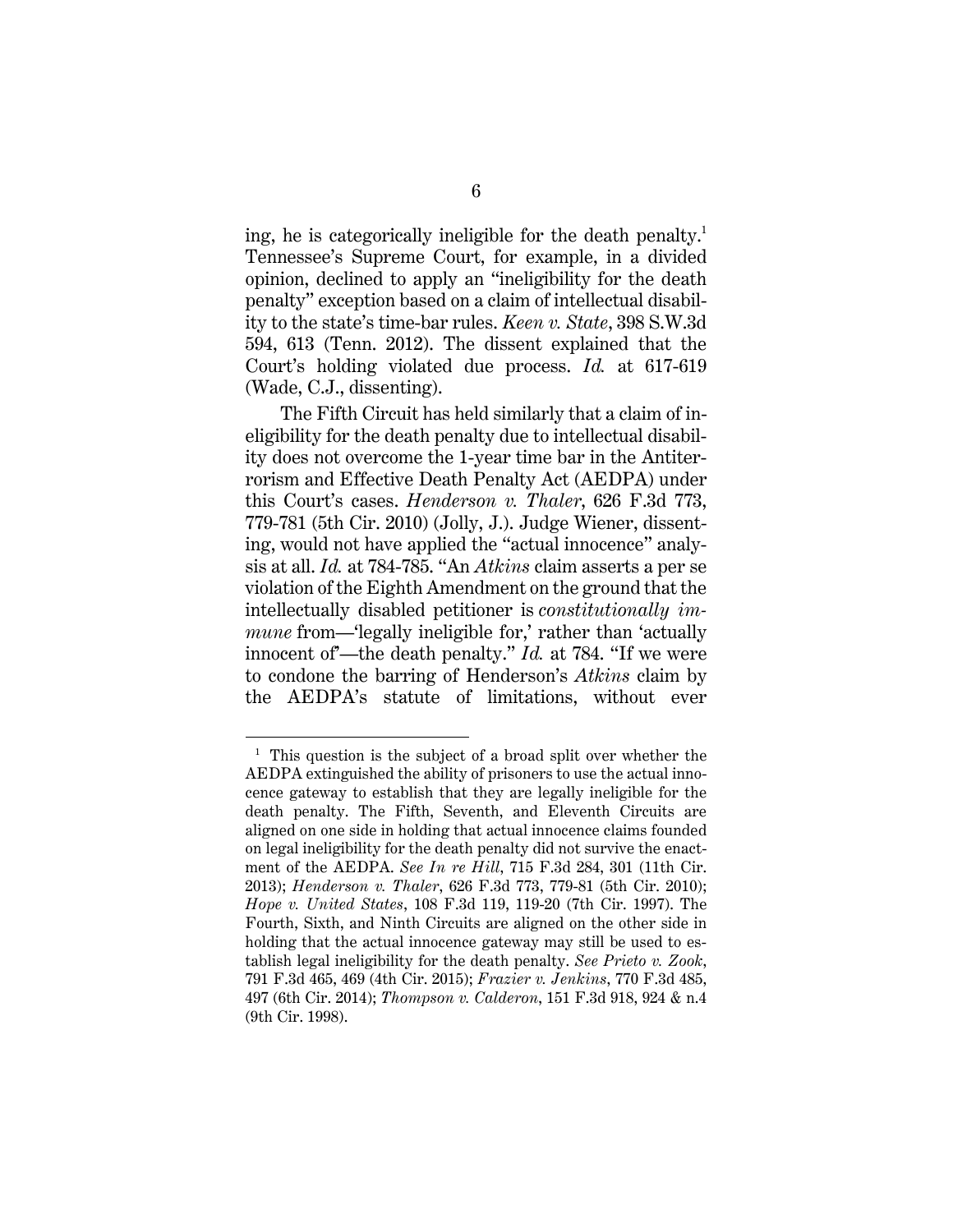affording him a federal opportunity to demonstrate his intellectual disability, then allowing the State to execute him would not only be 'fundamentally unjust'; it would be unconstitutional *per se*." *Id.* at 788.

A divided panel of the Eleventh Circuit has also barred an intellectually disabled prisoner from accessing the actual innocence gateway. *See In re Hill*, 715 F.3d 284, 296-301 (11th Cir. 2013) (Hull, J.). In dissent, Judge Barkett explained that she would have held that prisoners may bring claims of actual innocence to establish their legal ineligibility for the death penalty because, among other reasons, "it simply cannot be that Congress would have intended AEDPA to preclude a federal court from hearing the claim of a juvenile or mentally retarded offender who obtains, albeit after the conclusion of his prior federal habeas proceedings, irrefutable proof that his status constitutionally bars his execution forever." *Id.* at 307 (Barkett, J., dissenting).

The Florida Supreme Court has now joined the Fifth Circuit, the Eleventh Circuit, and the Tennessee Supreme Court, applying a state-law time bar to preclude Mr. Bowles from even presenting his claim that he is categorically ineligible for the death penalty due to his intellectual disability. Cert. App. 5-6. Citing a slew of prior decisions in which the court had denied other intellectual-disability claims under the same procedural rule, the Florida Supreme Court held that "the record conclusively shows that Bowles' intellectual disability claim is untimely under our precedent." *Id.* at 6.

In contrast to the Fifth Circuit, the Eleventh Circuit, the Tennessee Supreme Court, and the Florida Supreme Court, a divided panel of the Sixth Circuit has held that intellectually disabled individuals may bring claims of "actual innocence of the death penalty" notwithstanding a failure to follow State procedural rules. *Frazier v. Jenkins*, 770 F.3d 485, 497 (6th Cir. 2014) (Moore, J.).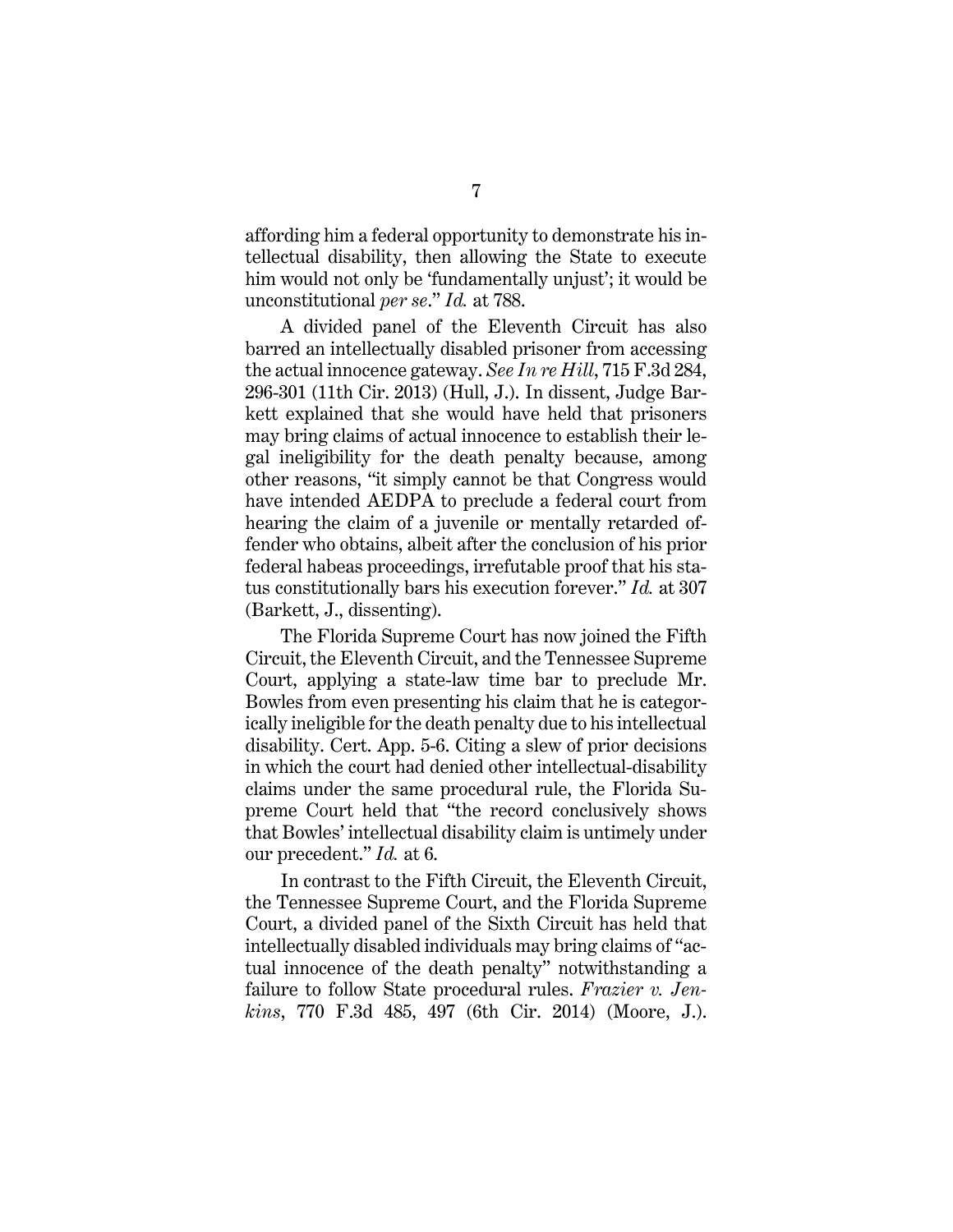Applying *Sawyer*, the Sixth Circuit majority held that "a death-row prisoner can escape procedural default if he can 'show by clear and convincing evidence'" that he is intellectually disabled. *Ibid.* Judge Sutton dissented from the Court's holding that the petitioner could take advantage of the actual innocence gateway. *Id.* at 506-507 (Sutton, J., dissenting in relevant part). Judge Sutton explained that in his view, a prisoner may only bring an "actual innocence" claim where the constitutional error *caused* the individual to fail to observe state procedural rules. *See ibid.* "Otherwise, the concept of procedural default would *never* apply to *Atkins* claims—a remarkable irony given the Court's decision to delegate to state courts the best way to implement and enforce *Atkins*." *Id.* at 507.

The Fourth Circuit has similarly held that individuals may bring *Atkins* claims through the "actual innocence" gateway. In *Prieto v. Zook*, the Fourth Circuit explained that "'actual innocence' may also mean 'innocent of death' in the sentencing context." *Prieto v. Zook*, 791 F.3d 465, 469 (4th Cir. 2015) (Motz, J.). The Court thus held that the Court would excuse the petitioner's procedural default, if he could show that, "if instructed properly under *Hall* and *Atkins,* 'no reasonable juror' could have found him eligible for the death penalty under Virginia law." *Ibid.* 

In addition to the Sixth and Fourth Circuits, numerous federal courts of appeals have recognized that the "actual innocence" gateway permits individuals to bring claims that they are "ineligible" for the death penalty. *See Sasser v. Norris*, 553 F.3d 1121, 1125 n.4 (8th Cir. 2009) ("A petitioner is 'actually innocent' of the death penalty where he is ineligible for the death penalty."), *abrogated on other grounds by Wood v. Milyard*, 566 U.S. 463 (2012); *Moran v. McDaniel*, 80 F.3d 1261, 1272 (9th Cir. 1996); *Black v. Workman*, 682 F.3d 880, 915 (10th Cir. 2012) ("This [actual-innocence] exception applies to those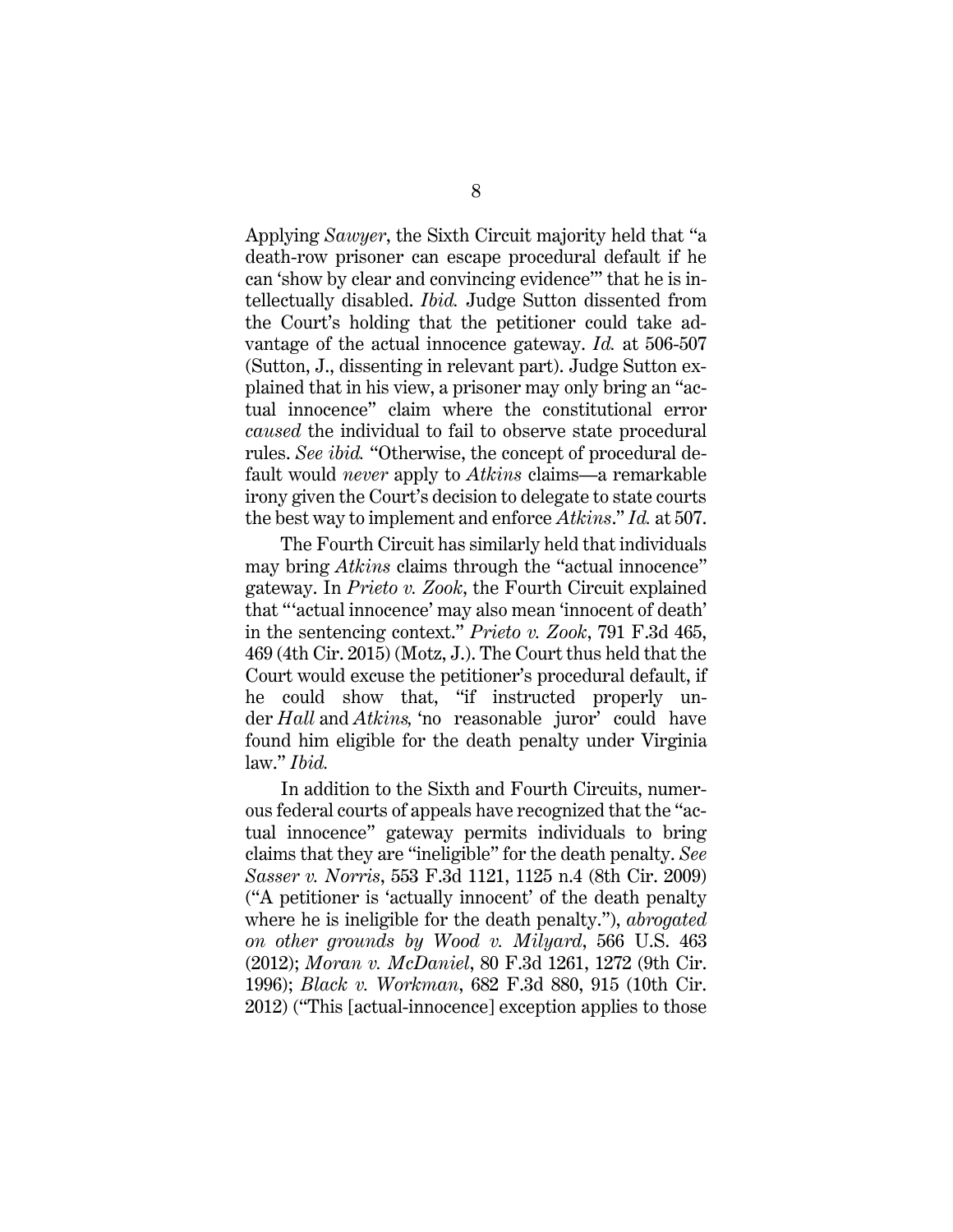who are actually innocent of the crime of conviction and those 'actually innocent' of the death penalty (that is, not eligible for the death penalty under applicable law)."); *Magwood v. Warden, Alabama Dep't of Corr.*, 664 F.3d 1340, 1346 (11th Cir. 2011) ("The actual innocence requirement focuses on those elements that render a defendant eligible for the death penalty.").

The Florida Supreme Court's holding that Mr. Bowles can—consistent with due process and the Eighth Amendment—be time barred from raising his *Atkins* claim deepens a nationwide split among the courts of appeals and State high courts. This case presents an ideal vehicle to resolve that split and hold that intellectually disabled individuals must be provided an opportunity to establish that they are ineligible for the death penalty notwithstanding their failure to observe State procedural rules. Mr. Bowles has introduced compelling evidence that he is actually innocent of the death penalty, such that application of a time bar to his claim of intellectual disability would cause a fundamental miscarriage of justice under this Court's cases. Pet. 8-10.

#### **II. Executing a Person Who Is Intellectually Disabled Violates the Eighth Amendment**

This Court should independently grant certiorari because the Florida Supreme Court's application of a time bar squarely violates the Eighth Amendment under this Court's cases.

"The basic concept underlying the Eighth Amendment is nothing less than the dignity of man." *Atkins v. Virginia*, 536 U.S. 304, 311 (2002). In accordance with human dignity and the Eighth Amendment, there are some people the State simply cannot execute. It cannot execute a pregnant woman. It cannot execute a juvenile or someone who was a juvenile at the time of his offense. *Roper v. Simmons*, 543 U.S. 551 (2005). It cannot execute someone who is clearly and indisputably innocent. *Schlup v. Delo*,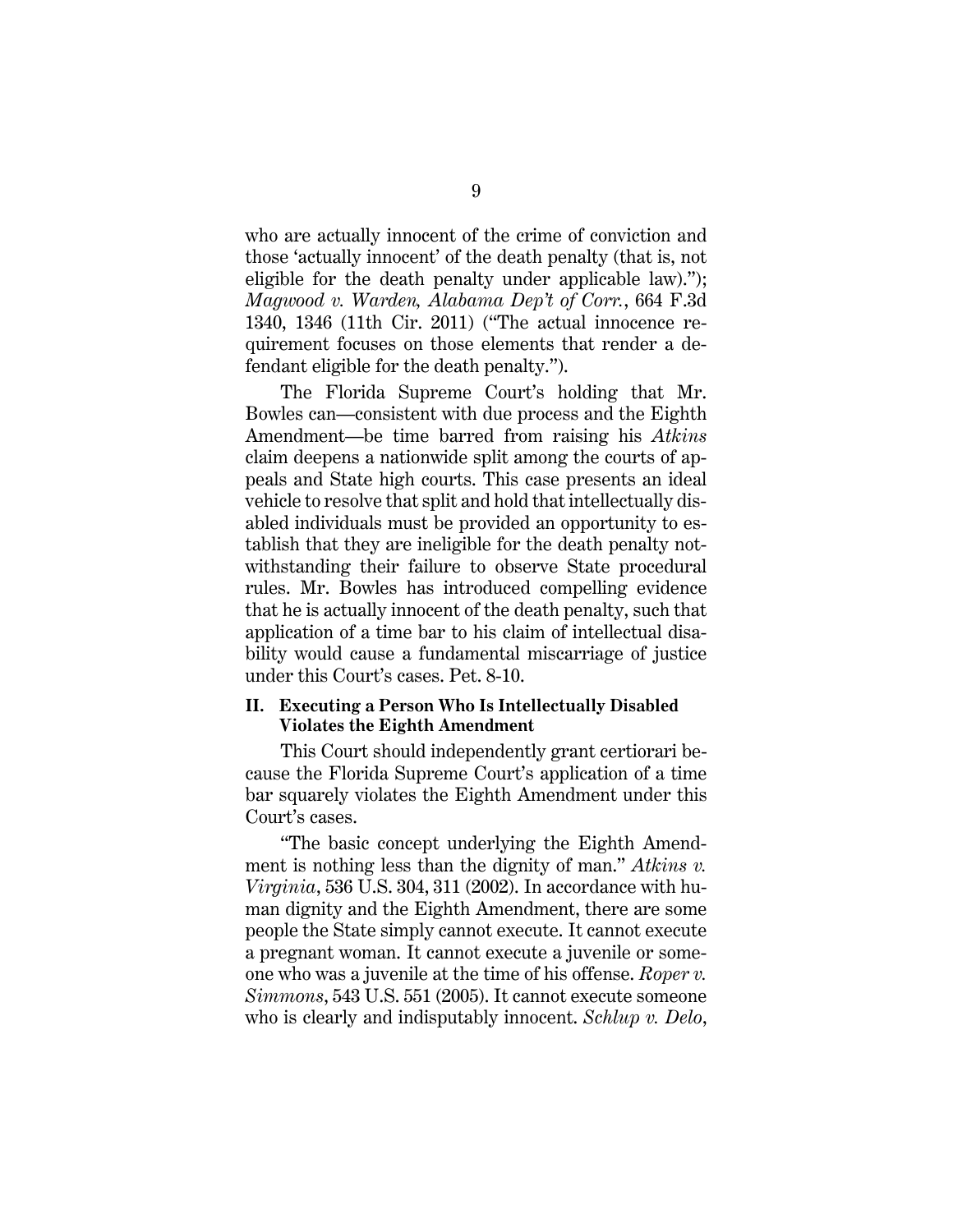513 U.S. 298, 324-325 (1995); *see also Herrera*, 506 U.S. at 417. It cannot execute someone convicted of a crime where death did not result. *Kennedy v. Louisiana*, 554 U.S. 407, 439 (2008); *Enmund v. Florida*, 458 U.S. 782, 795-797 (1982); *Coker v. Georgia*, 433 U.S. 584, 591-592 (1977). It cannot execute someone unable to rationally understand the reason for his execution. *Madison v. Alabama*, 139 S. Ct. 718, 729-731 (2019). And it cannot execute someone who is intellectually disabled. *Atkins*, 536 U.S. at 321.

Executing a person who is intellectually disabled violates the Eighth Amendment because "to impose the harshest of punishments on an intellectually disabled person violates his or her inherent dignity as a human being." *Hall v. Florida*, 572 U.S. at 708. It is "the duty of the government to respect the dignity of all persons." *Roper*, 543 U.S. at 572. Every time we execute a person who is intellectually disabled, we fail this duty.

None of the rationales that support application of the death penalty apply to people with intellectual disabilities. *See Atkins*, 536 U.S. at 318-320. Deterrence does not apply because "those with intellectual disability are, by reason of their condition, likely unable to make the calculated judgments that are the premise for the deterrence rationale." *Hall*, 572 U.S. at 709. Likewise, retribution is inapplicable; "[t]he diminished capacity of the intellectually disabled lessens moral culpability and hence the retributive value of the punishment." *Ibid.* Most importantly, execution of an intellectually disabled person "offends morality." *See Madison*, 139 S. Ct. at 729. A person who is intellectually disabled has "a 'diminished ability' to 'process information, to learn from experience, to engage in logical reasoning, or to control impulses." *Hall*, 572 U.S. at 709. He is thus likely unable to "'process the information of the possibility of execution as a penalty.'" *Ibid.*

This "diminished ability" to process, to consider, to understand "the possibility of execution as a penalty"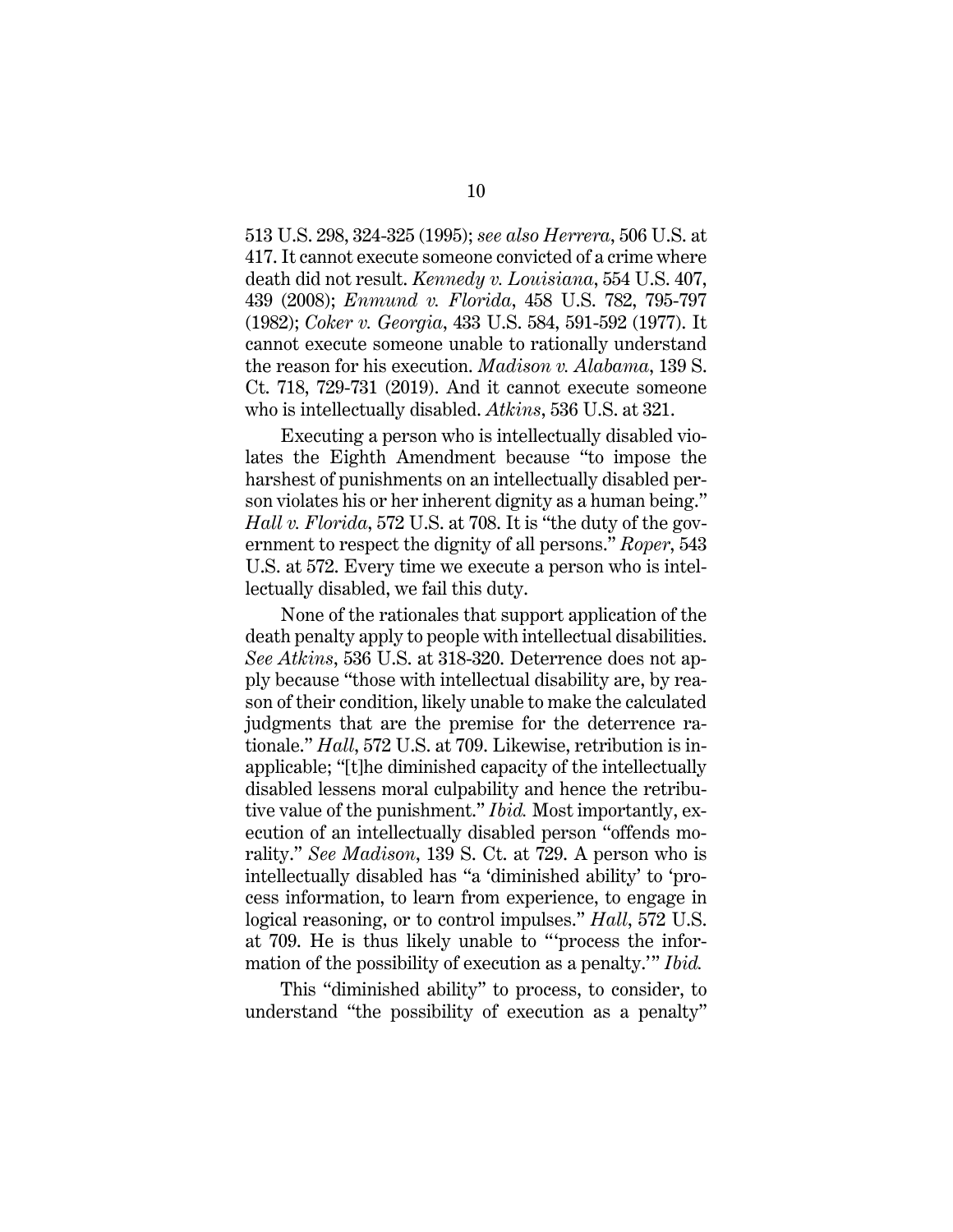persists well past the commission of a crime. In fact, it is probably most difficult for a person with an intellectual disability on death row to comprehend "why he has been singled out to die." *Madison*, 139 S. Ct. at 729 (quoting *Ford v. Wainwright*, 477 U.S. 399, 409 (1986)). And, as this Court has held, it "offends humanity" and "offends morality" to execute a person who cannot comprehend the "meaning and purpose of the punishment." *Id.* at 727, 729.

The standard laid out in *Panetti v. Quarterman*, 551 U.S. 930 (2007), and affirmed in *Madison* "focuses on whether a mental disorder has had a particular effect: an inability to rationally understand why the State is seeking execution." *Madison*, 139 S. Ct. at 728. "[T]hat standard has no interest in establishing any precise cause: Psychosis or dementia, delusions or overall cognitive decline are all the same under *Panetti*, so long as they produce the requisite lack of comprehension." *Ibid.* A person with an intellectual disability, much like a person who has suffered cognitive decline, lacks the ability to understand why he deserves to die.

It no less "offends morality" to execute a person who is intellectually disabled because the intellectual disability remains unproven due to a procedural barrier. When a state refuses to decide whether the defendant is intellectually disabled before executing him because of a time bar, the state "contravenes our Nation's commitment to dignity and its duty to teach human decency as the mark of a civilized world." *Hall*, 572 U.S. at 724. State procedural rules are no justification for "deny[ing] the basic dignity the Constitution protects." *Ibid.* A state could not execute a minor because it did not see his birth certificate until the eleventh hour. Nor could it execute a pregnant woman because it did not realize she was pregnant until "too close" to the execution date. Just the same, a state cannot go forward with an execution without considering a prisoner's claim that mental illness or cognitive decline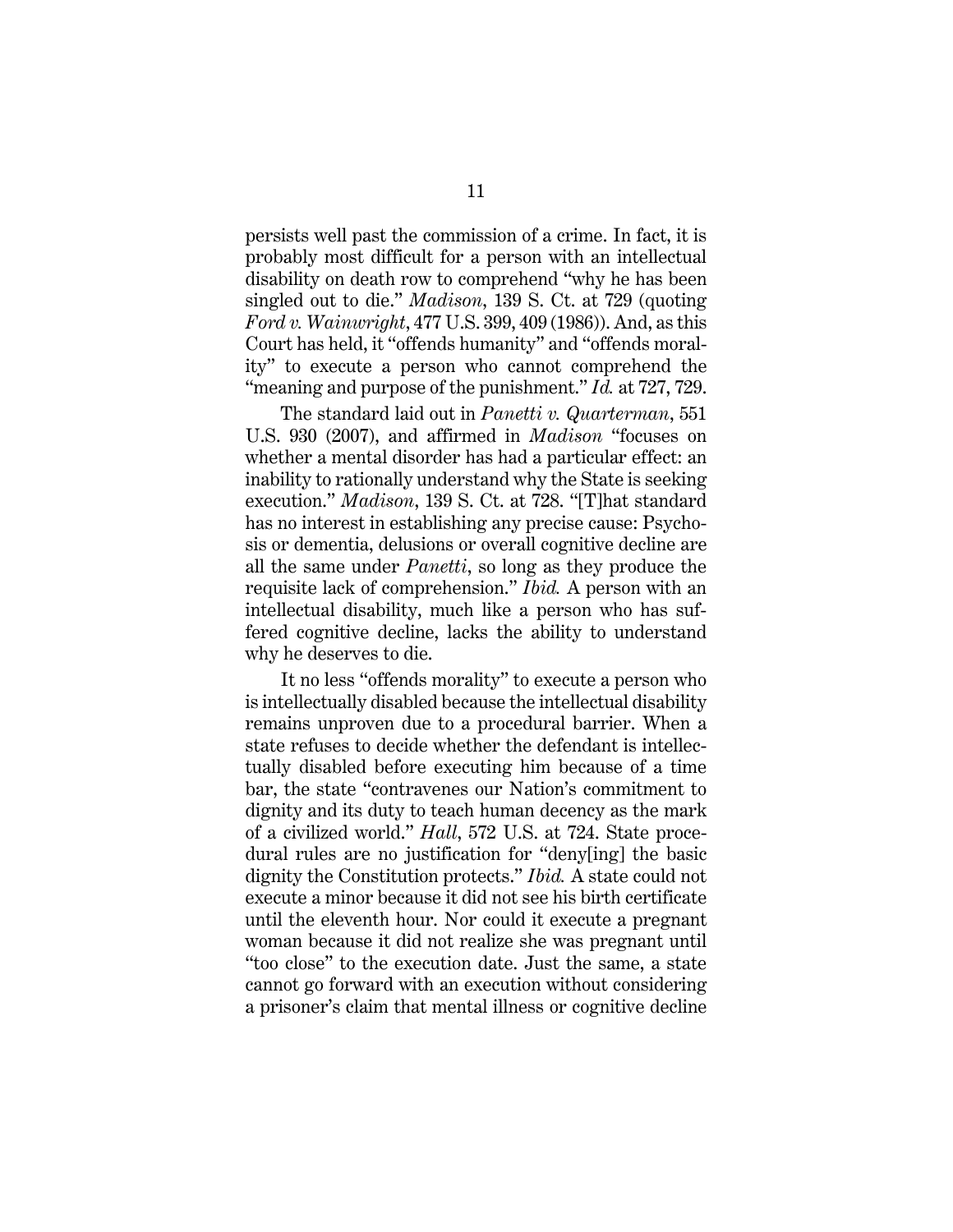render him ineligible for execution. *See Madison,* 139 S. Ct. at 725-726. Intellectual disability, like age, pregnancy, and mental illness, is a categorical bar to execution. A state cannot hide behind procedural time bars and refuse to adjudicate a claim of intellectual disability; this would deny the basic dignity the Constitution protects. *See Hall*, 572 U.S. at 724.

Procedural bars in the context of intellectual disability are not just immoral, but senseless. The "evolving standards of decency that mark the progress of a maturing society" mean that a claim for intellectual disability could arise at any time. *See Atkins*, 536 U.S. at 311-312 (quoting *Trop v. Dulles*, 356 U.S. 86, 100-101 (1958). The medical consensus on what it means to be intellectually disabled, as well as the legal landscape defining at what point intellectual disability renders a person ineligible for execution, are constantly changing. *See Hall*, 572 U.S. at 710; *In re Johnson*, No. 19-20552, 2019 WL 3814384 at \*5 (5th Cir. Aug. 14, 2019) (granting a stay of execution where defendant was found not to be intellectually disabled under the DSM-IV but "meets the criteria for a diagnosis of Intellectual Disability under the DSM-5.").

This is not a case where a defendant seeks to raise a successive claim of intellectual disability, nor is he seeking to have this Court overrule a prior determination that he is not intellectually disabled. On the contrary, no court has yet adjudicated Mr. Bowles's claim for intellectual disability on the merits—despite the fact that he has been pressing it since 2017. This is akin to a court sentencing a teenager to death and thereafter never allowing him to prove that he was 17 (and therefore ineligible for the death penalty) at the time he committed the crime. Mr. Bowles is requesting the opportunity to have a Florida court hear and adjudicate his credible claim for intellectual disability on the merits.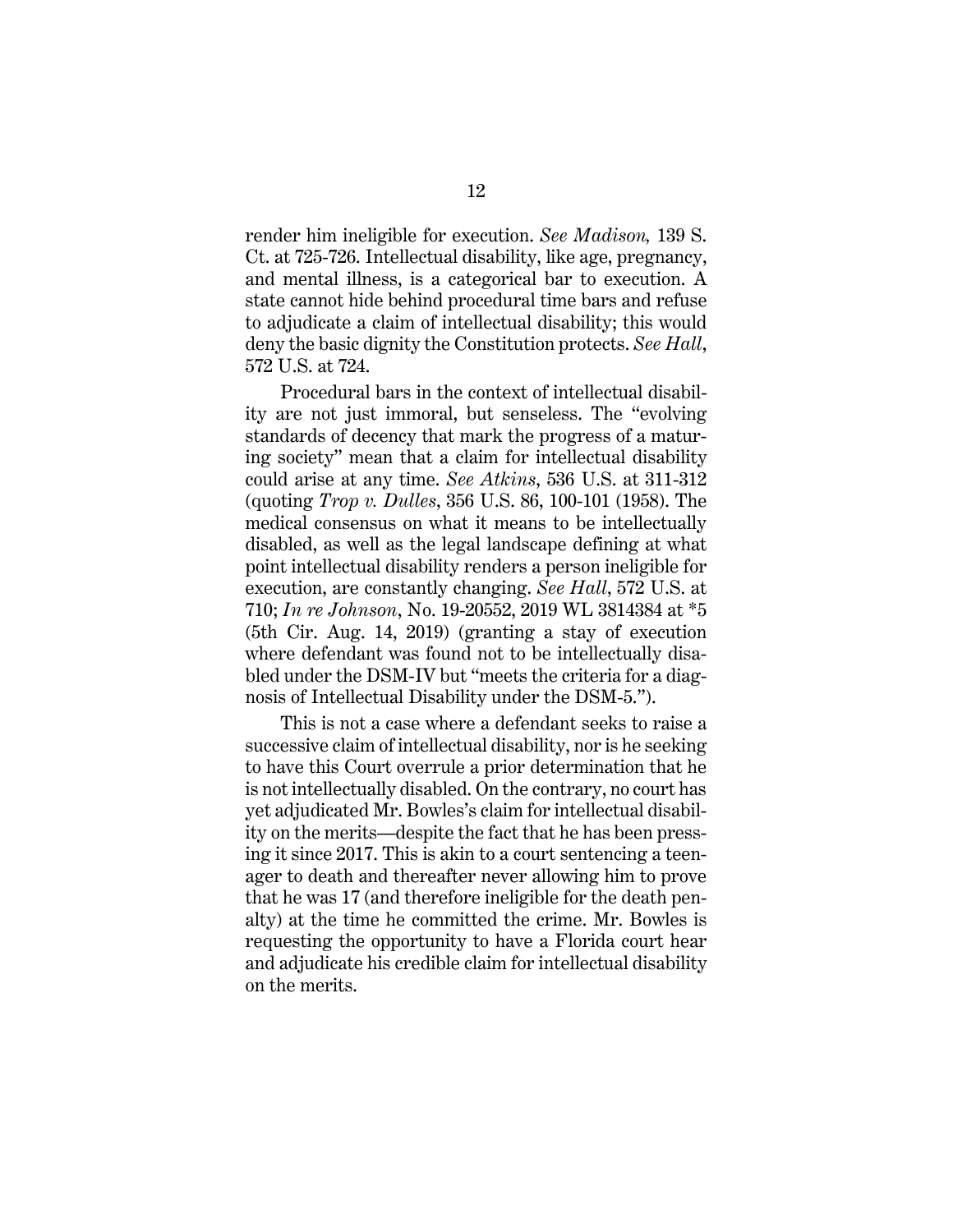#### **III. There Is No Legitimate Reason to Let Florida's Time Bar Block Mr. Bowles's Eighth Amendment Claim**

This Court has never recognized an exception to the Eighth Amendment's flat prohibition on executing an intellectually disabled person. There is no reason to start now. While in some cases state procedural bars can validly foreclose meritorious Eighth Amendment claims, this is not such a case. There is no legitimate reason to prioritize Florida's claimed procedural bar over the human dignity protected by the Eighth Amendment.

This Court regularly refuses to stand idly by when state procedural bars would impede the consideration of federal constitutional claims. This Court, for example, does not treat the state's "exorbitant application of a generally sound rule" as sufficient to foreclose review. *Lee v. Kemna*, 534 U.S. 362, 376 (2002). It has looked past procedural bars when they "would further no perceivable state interest." *Osborne v. Ohio*, 495 U.S. 103, 124 (1990) (quoting *James v. Kentucky*, 466 U.S. 341, 349 (1984)).

And, key here, courts consider credible claims of "actual innocence … notwithstanding the existence of a procedural bar to relief" on the ground that refusal to consider such a claim would be a "'fundamental miscarriage of justice.'" *McQuiggin*, 569 U.S. at 392 (quoting *Herrera*, 506 U.S. at 404). This Court has specifically "held that the miscarriage of justice exception applies to state procedural rules, including filing deadlines." *Id.* at 393 (citing *Coleman*, 501 U.S. at 750). At an absolute minimum, Mr. Bowles must be permitted to raise his claim under this well-established doctrine: he has made "a truly persuasive demonstration" that he is categorically ineligible to be executed by reason of his intellectual disability. *Herrera*, 506 U.S. at 417.

Requiring the state to consider Mr. Bowles's credible claim of intellectual disability will not "reward[] gamesmanship" or "threaten[] to make last-minute stay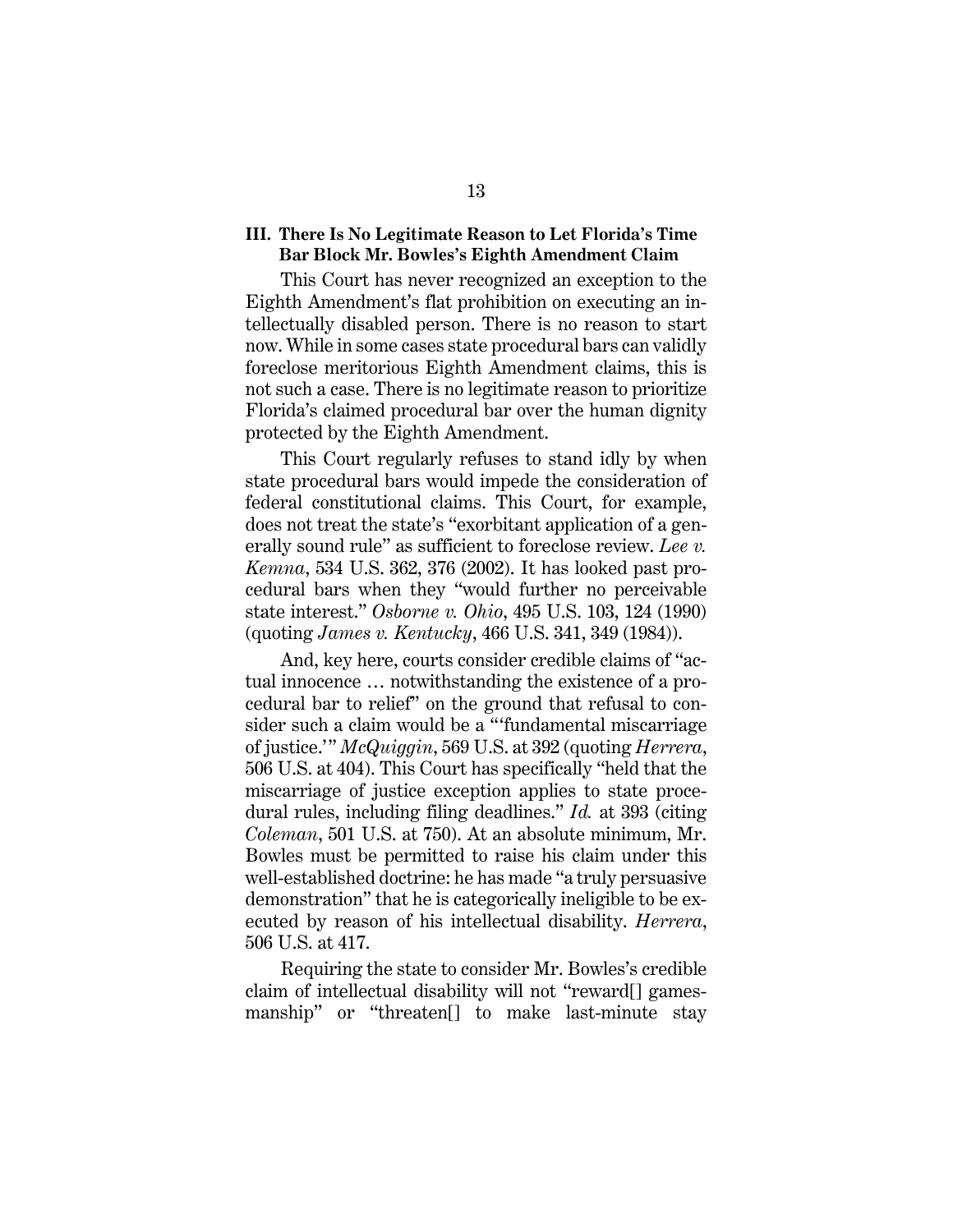applications the norm instead of the exception." *Price v. Dunn*, 139 S. Ct. 1533, 1540 (2019) (Mem.) (Thomas, J., concurring in the denial of certiorari). Quite the contrary, capital defendants with intellectual disabilities have every incentive to raise those claims as soon as the disability develops, or as soon as the law or medical consensus make a claim available. As this Court has recognized, proving intellectual disability involves not just submitting IQ scores, but also proffering "additional evidence of intellectual disability, including testimony regarding adaptive deficits." *Hall*, 572 U.S. at 723; *see ibid.* ("Intellectual disability is a condition, not a number."). A defendant who waits too long to establish his intellectual disability runs the risk that witnesses will become unavailable, their memories will fade, or other documentary evidence like medical records will become stale. In the context of proving that a defendant cannot be executed consistent with the Eighth Amendment, the impermanence of evidence counsels *against* time limitations, not for them. *See Herrera*, 506 U.S. at 406 ("[U]nlike the question of guilt or innocence, which becomes more uncertain with time for evidentiary reasons, the issue of sanity is properly considered in proximity to the execution." (discussing *Ford*, 477 U.S. 399).

Indeed, Mr. Bowles's own case suggests that many defendants will raise these claims well before their executions, and that any alleged "delay" in bringing their claims will be justified by changes in law, fact, or medical consensus. Mr. Bowles raised his intellectual disability claim in October 2017 once the Florida Supreme Court established that this Court's decision in *Hall* was retroactive. Pet. 2- 3, 20. He diligently pursued his claim until a death warrant cut it short. *Id.* at 7-8.

In any event, were this Court concerned about "dilatory litigation strategies" involving intellectual disability claims, *Price*, 139 S. Ct. at 1538 (Thomas, J., concurring in the denial of certiorari), the Court in future cases could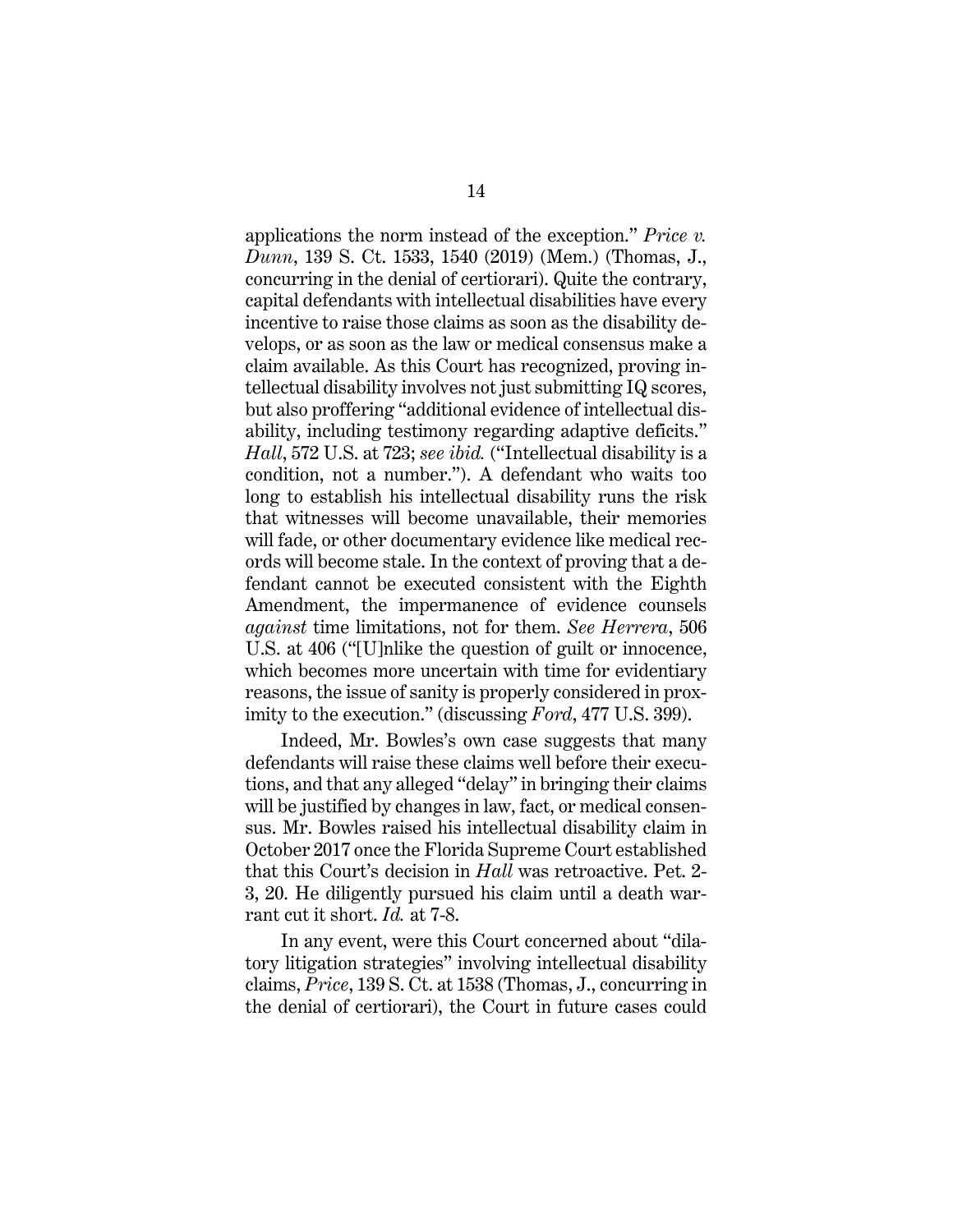consider allowing states to impose reasonable procedural requirements to ensure that claims were brought sometime before the eve of execution. That line need not be drawn here. Mr. Bowles brought his claim years before the governor signed his death warrant. This Court should not allow Mr. Bowles's execution just because it is worried that *other* defendants might behave strategically.

Moreover, a rule that states may not time-bar intellectual disability claims does not mean that there can be no rules whatsoever governing such claims. If this Court were concerned that eliminating time bars would prompt defendants to raise these claims repeatedly until their execution dates, it could respond by requiring states to give defendants at least a single chance to prove an intellectual disability claim before their executions. It would be one thing if Florida barred Mr. Bowles's second or successive attempt at proving intellectual disability where no relevant facts or law had changed. But Florida's rule has foreclosed Mr. Bowles from bringing his *first* claim of intellectual disability—years before his execution. Indeed, Florida's rule foreclosed even an evidentiary hearing.

The theoretical possibility of gamesmanship does not warrant allowing, without any meaningful review, the execution of intellectually disabled defendants in swaths of cases. When an intellectually disabled defendant is, for whatever reason, unable to bring the claim early enough to comply with a state's procedural rule, that does not warrant an execution in direct violation of this Court's command that "States may not execute anyone in 'the *entire category* of intellectually disabled offenders.'" *Moore v. Texas*, 137 S. Ct. 1039, 1051 (2017) (alterations incorporated) (quoting *Roper*, 543 U.S. at 563-564).

Nor will forbidding time bars for intellectual disability claims open the floodgates for other constitutional claims at late stages of death-penalty litigation. Intellectual disability claims—like claims that the defendant's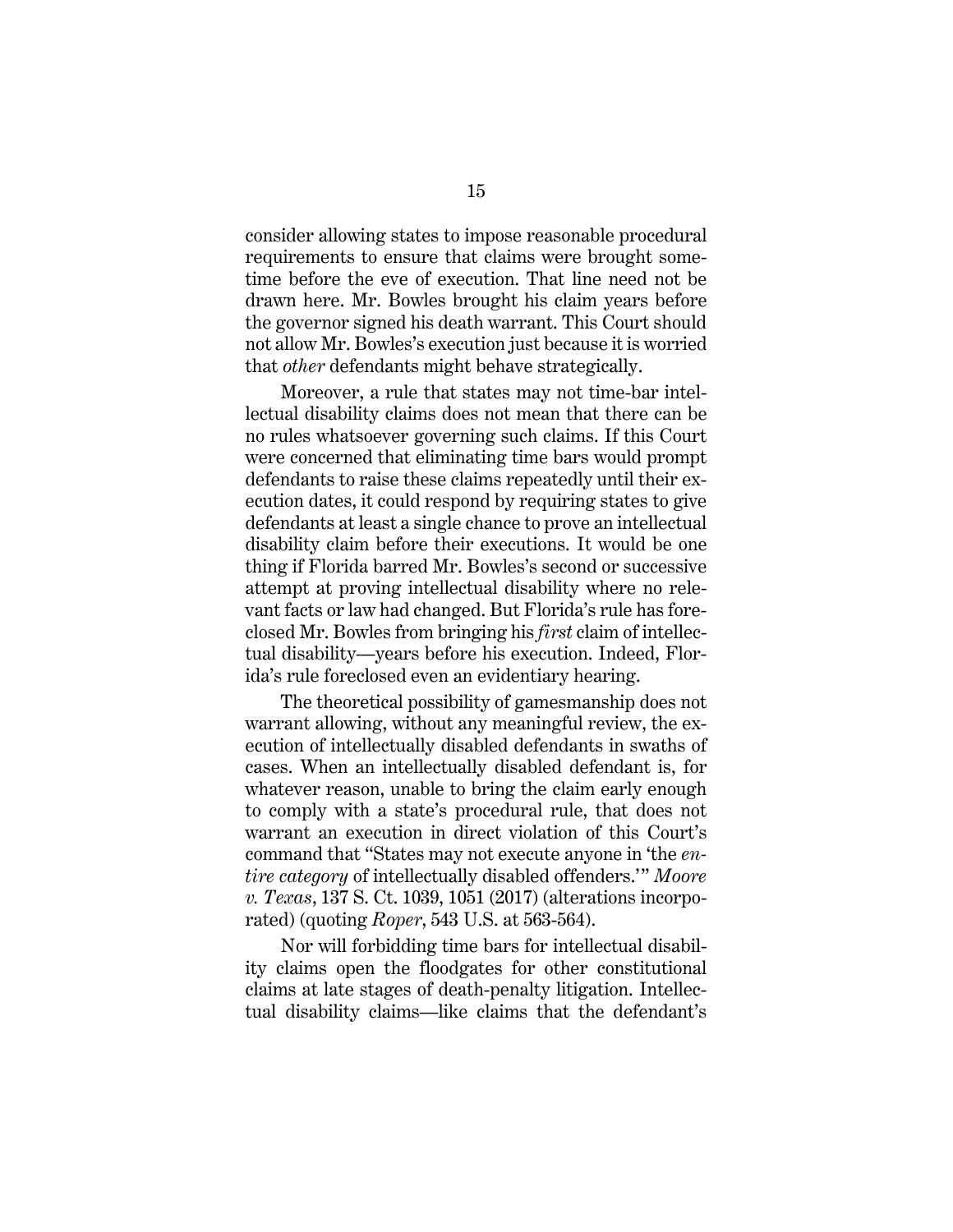mental deterioration makes him unable to remember his crime—are special; they assert categorical prohibitions on death sentences for individuals with certain attributes. They arise from the defendant's "incomprehension of why he has been singled out to die." *Madison*, 139 S. Ct. at 729 (alteration incorporated) (quoting *Panetti*, 477 U.S. at 409). To the extent that other Eighth Amendment claims do not implicate a categorical bar on execution, states may have the legitimate authority to impose procedural limits on constitutional claims.

But this is not the case to resolve these nuances. Florida's time bar creates a material risk that an intellectually disabled individual—one who has never had his claim adjudicated on the merits—will be executed on August 22. This Court's cases require that Mr. Bowles be given an avenue to prove his credible claim of intellectual disability and to avoid being executed in violation of the Eighth Amendment.

\* \* \*

The question whether an intellectually disabled individual may be forever barred from showing that he is ineligible for the death penalty is undeniably important, and this case is an ideal vehicle to resolve it. The importance of this issue is hard to overstate. A truly breathtaking number of people on death row today may be legally ineligible for the death penalty yet barred from raising meritorious claims under the Florida Supreme Court's rule. Approximately 15% of defendants on death row as of June 2014 had a credible claim of intellectual disability. *See*  Robert J. Smith et al., *The Failure of Mitigation*, 65 Hastings L.J. 1221, 1231 (2014). And as of 2009, "[n]early forty percent of all defendants who allege[d] [intellectual disability] ha[d], in fact, proved it." John H. Blume et al., *An Empirical Look at* Atkins v. Virginia *and Its Application in Capital Cases*, 76 Tenn. L. Rev. 625, 628 (2009). "This is substantially higher than the frequency with which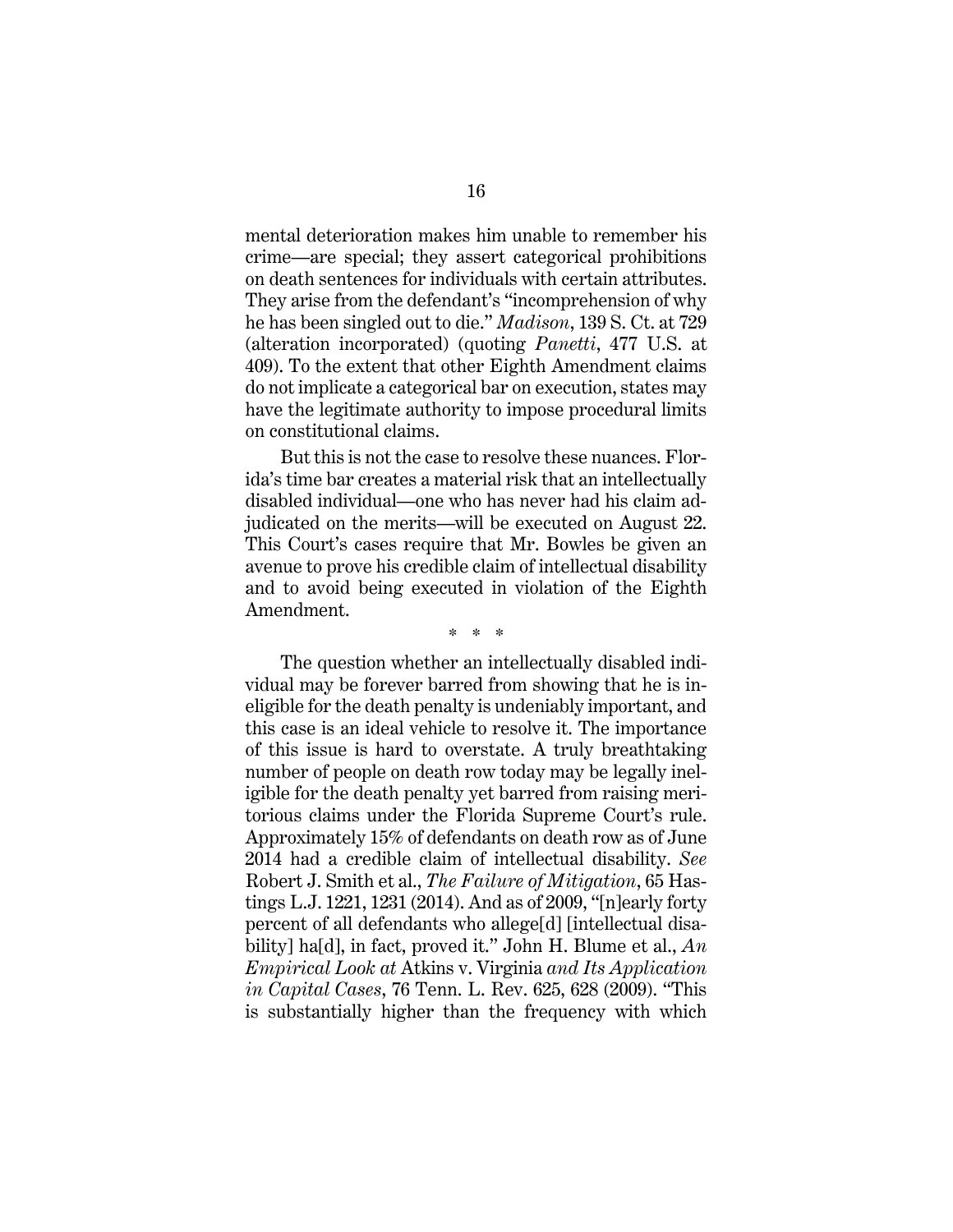defendants succeed on allegations of incompetence to stand trial, allegations of ineffective assistance of counsel, or any other claim of which we are aware." *Ibid.* 

Moreover, this case is an ideal vehicle to resolve this important question. No jurisdictional or other barriers stand in the way of this Court's review. This is not a successive attempt to raise a claim of disability. Nor is this a last minute claim brought on the eve of execution. And Mr. Bowles has disclosed substantial evidence that he is, in fact, intellectually disabled. This claim has a strong likelihood of establishing Mr. Bowles' ineligibility for the death penalty, if only he could raise it.

The Court should decide this question now. This is a recurring question that has divided federal and state courts. Only this Court can correct the Florida Supreme Court's erroneous interpretation of the requirements of due process and the Eighth Amendment. As The Chief Justice explained last term, this Court's "articulation of how courts should enforce the requirements of *Atkins v. Virginia* lack[s] clarity." *Moore v. Texas*, 139 S. Ct. 666, 672 (2019) (Roberts, C.J., concurring). And "[i]t still does." *Ibid.* This Court should grant the petition for certiorari and take this opportunity to clarify that individuals with colorable claims of intellectual disability may not be time barred from showing that they are not eligible for the death penalty in light of *Atkins.*